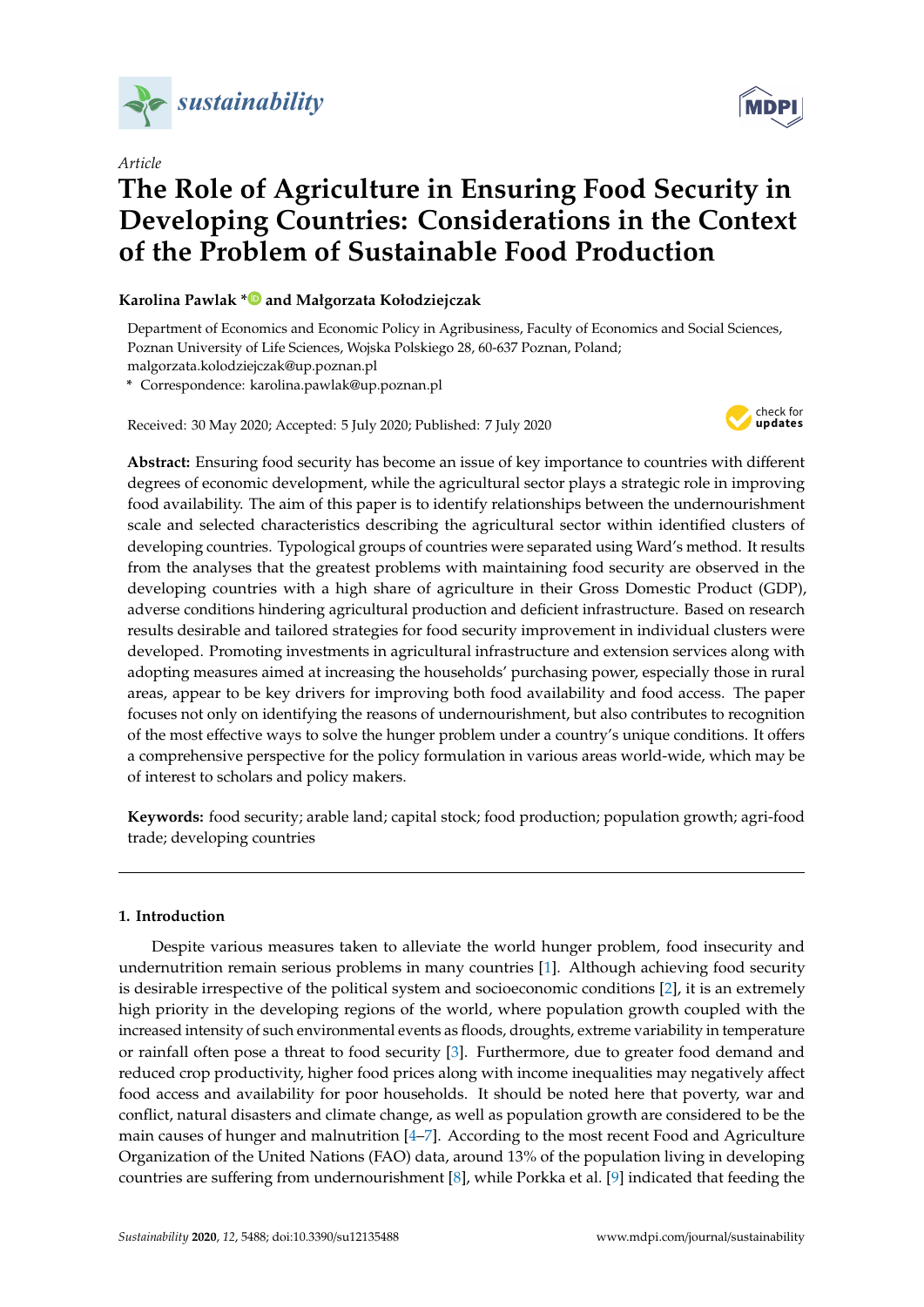world's population is a challenge that is likely to become even more serious in the future. The global population exceeded 7.6 billion people in 2018 [\[10\]](#page-14-7) and is predicted to reach 9.2 billion by 2050 [\[11\]](#page-14-8), with a projected increased food demand of 59%–102% [\[12,](#page-14-9)[13\]](#page-15-0). In view of the above it seems necessary to increase agricultural production by about 60%–70% to provide food for the global population in 2050 [\[11\]](#page-14-8). According to Foley et al. [\[14\]](#page-15-1) and Tilman et al. [\[15\]](#page-15-2), food production needs to as much as double by 2050 to meet the increasing demand.

The agricultural sector plays a strategic role in improving the availability of food and achieving food security [\[16](#page-15-3)[–19\]](#page-15-4). However, while there is general agreement on the increased global demand for food to be expected in the coming decades, there is uncertainty surrounding global agriculture's capacity to service this demand through an expansion in the food supply [\[20\]](#page-15-5). Better food provision ensured by increasing the productivity of agriculture and expanding the range of agricultural land use seems to be a possible method to eradicate hunger [\[21](#page-15-6)[,22\]](#page-15-7). However, in the case of low-income developing countries the existing technology and knowledge will not enable them to produce all the food needed in 2020 and beyond [\[23\]](#page-15-8). It shows the need to expand investments in agricultural research and extension systems both in and for developing countries to increase the productivity of agricultural production per unit of land and per agricultural worker. For Sub-Saharan Africa, it was discussed by Otsuka [\[17\]](#page-15-9). Based on these studies [\[17](#page-15-9)[,23\]](#page-15-8), it can be clearly implied that it is necessary to focus on investments that will push African agriculture toward higher productivity without severe environmental degradation. Technology transfer from developed to developing countries should be facilitated to support these processes, to eliminate technology gaps and to overcome knowledge barriers [\[15\]](#page-15-2).

Bearing in mind that agriculture has a much greater impact on reducing poverty and improving food security than the other sectors of the economy [\[24](#page-15-10)[,25\]](#page-15-11), and considering differences in the potential for agricultural production across countries, the aim of this paper is to identify relationships between the undernourishment scale and selected characteristics describing the agricultural sector within identified clusters of developing countries.

Attempts have already been made to recognize groups of countries categorized according to measures of food security. It is shown that different research issues resulting in different sets of measures used in the classification can lead to different typologies and hence different conclusions. For example, Diaz-Bonilla et al. [\[26\]](#page-15-12) and Diaz-Bonilla and Thomas [\[27\]](#page-15-13) focused mainly on food availability issues, utilizing consumption, production and trade measures. They stressed that trade policies influence world food availability, as well as food production and food imports at the national level. The indicators used in the study include those describing food availability, access and utilization, i.e., food production per capita, the ratio of total exports to food imports, calorie intake per capita, protein intake per capita and non-agricultural population, while the authors address the key question: what types of countries can use trade and what types of countries can use domestic production to secure food supply? They identify groups of countries with similarities in their food security profiles covering the results of agricultural activity and consumption levels rather than agricultural-based reasons for food insecurity. A similar result-oriented approach was also employed by Baer-Nawrocka and Sadowski [\[28\]](#page-15-14), who identified the current status of food security in different countries around the world considering jointly both the physical and economic availability of food. Reasons for food insecurity related to the agricultural sector were more specifically considered by Yu et al. [\[29\]](#page-15-15) or Yu and You [\[30\]](#page-15-16). Referring to the study by Diaz-Bonilla et al. [\[26\]](#page-15-12), apart from variables representing food consumption, production, trade and distribution they included in their factor analysis also the agricultural potential. This dimension of food security was represented by three specific variables, including the length of the growing period, variation in the length of the growing period and soil quality. It may be noticed here that a limitation of those studies stems from the fact that the agricultural potential covers only one production factor, i.e., natural resources. Neither agricultural labor nor capital were taken into account, which makes the analyses less comprehensive. A more specific approach was adopted by Zhang et al. [\[31\]](#page-15-17), who provided a typology of African countries based on 56 variables in the following data sets: development outcome,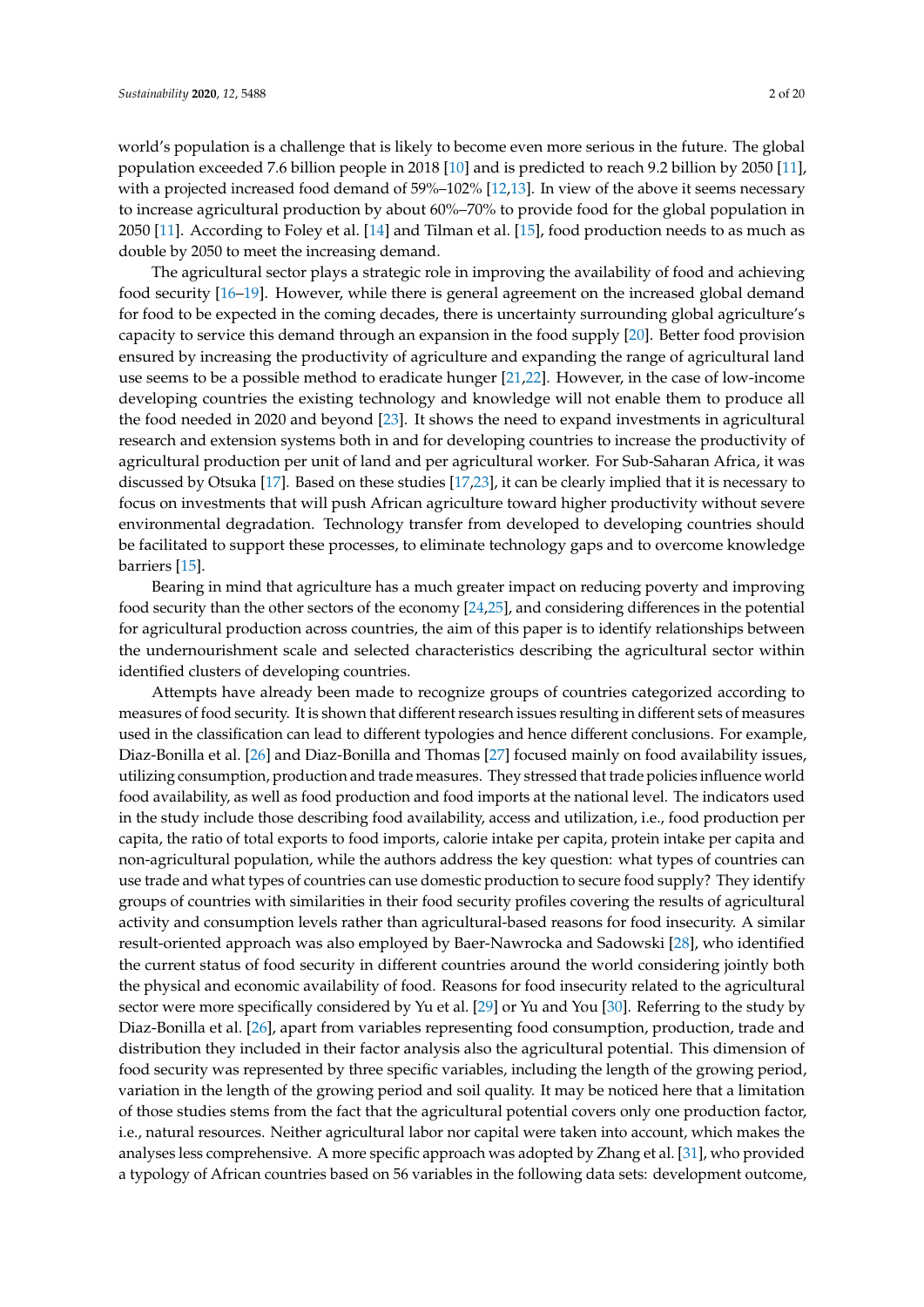geography, macroeconomic environment, level of security, governance, natural disasters, social and physical infrastructure, agricultural potential, cultural homogeneity, human disease and other factors. In terms of the agricultural potential, they considered not only land and water related variables, but also the share of arable area under irrigation, while the degree of food insecurity was represented by the percentage of children under five years old, who are undernourished. The prevalence of undernourishment among the adult population was not investigated. More food security indicators and more determinants of food and nutrition security were incorporated by Pieters et al. [\[32\]](#page-15-18). However, the agricultural potential and performance are restricted to the length of the growing period, soil quality, precipitation, value added per worker in agriculture, import share of agriculture and food production per capita. Despite the limitations of the above-mentioned studies, some valuable conclusions can be drawn. The results suggest that developing countries are extremely heterogeneous in terms of different aspects of food security, hence different policy interventions are needed by different types of food-insecure countries to improve their nutrition status. Our study attempts to meet this challenge.

The paper focuses on the spatial diversity of undernourishment in the most affected developing countries. We identify groups of countries with similarities in their food security profiles based on the prevalence of undernourishment as a measure of food insecurity and select characteristics describing the agricultural sector that refer to the role of agriculture and the agri-food trade in the national economy or are responsible for the production potential. In this way we examine the linkage between food security, agricultural performance and the potential represented by all basic production factors (land, labor and capital). However, our intention is to contribute not only to the discussion on the reasons for undernourishment, but also to the recognition and better understanding of the most effective ways to solve the hunger problem under a country's unique conditions. Hence, based on research results some desirable and tailored strategies for food security improvement in individual clusters are recommended, while the paper offers a comprehensive perspective for the policy formulation world-wide, which may be of interest to scholars and policy makers. Bearing in mind the most common causes of undernourishment, the potential for food production in countries suffering from undernourishment, as well as the depletion of natural resources and the need to ensure sustainable development, this paper attempts to open a new perspective on opportunities to improve the nutrition situation in the world, while it also provides directions for relevant international policies. What was also noted, was the importance of stimulating socio-economic development processes to overcome barriers that prevent the eradication of hunger (or at least the alleviation of undernourishment). Provided considerations are embedded in a research framework based on the controversies surrounding the Malthusian theory and its implications for the world hunger problem.

## **2. Selected Aspects of the World Hunger Problem: Around the Malthusian Theory and a Challenge to Feed the World Sustainably**

In his classification of needs by urgency and intensity, Maslow [\[33\]](#page-15-19) stated that the need to alleviate hunger and thirst is among the basic needs and is essential for human life. In *An Essay on the Principle of Population, As It A*ff*ects the Future Improvement of Society*, published in 1798, Malthus claimed that the population size grows geometrically, beyond control, while the production of food grows only arithmetically [\[34\]](#page-15-20). According to Malthus, if the population grows while the supply of natural resources (especially land) remains constant, productivity in agriculture tends to decline. This results in a situation in which agricultural production is unable to keep up with the growing population, while the reduction in supply is followed by famine. Though fitting the realities of the industrial revolution, the Malthusian theory was quickly met with strong criticism. The primary failure of the Malthusian approach was to miss technological progress enabling food production growth without the need to acquire new land resources. This issue was addressed by Boserup, who found that food production, thanks to innovations and technological progress, was growing faster than the population size (this pattern is referred to as the Boserupian model), thus preventing the Malthusian catastrophe [\[35\]](#page-15-21).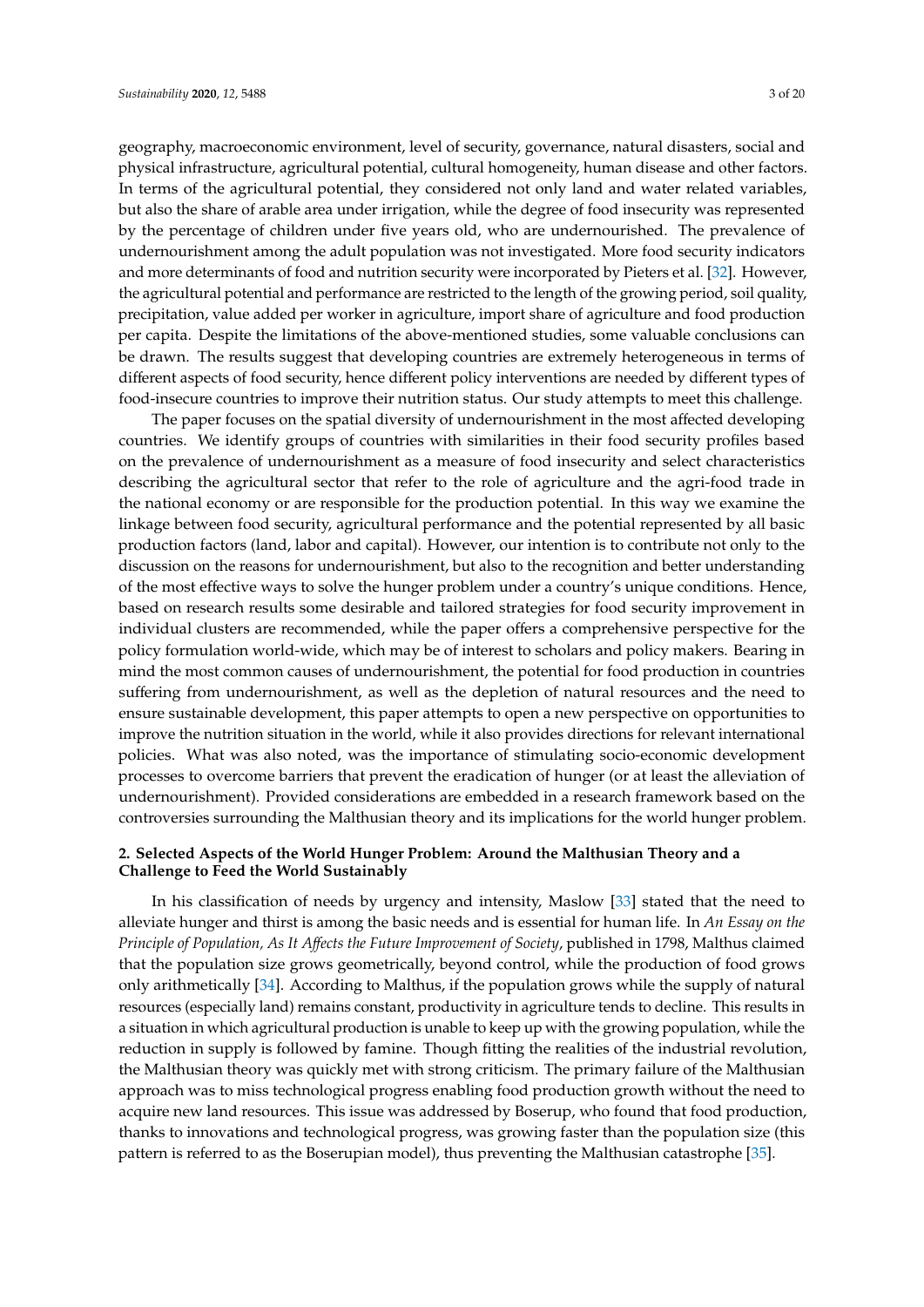The Malthusian population theory, formulated at the end of the 18th century, has been demonstrated to be largely wrong (see [\[36](#page-16-0)[,37\]](#page-16-1); etc.) Furthermore, from the 18th century onwards, food supply has almost always increased faster than the population growth [\[38\]](#page-16-2). Nevertheless, the undernourished population is still more than 800 million [\[39\]](#page-16-3). Therefore, a question arises concerning the underlying causes. According to Poleman [\[40\]](#page-16-4), food production has been growing much faster than the world's population, but only in developed countries. This was not the case in developing countries. While the food production volume has also increased in these countries, the growth rate was close to the population growth in most cases. Moreover, it has fluctuated increasingly. Poleman [\[40\]](#page-16-4) sees the main causes of undernourishment in insufficient incomes. Numerous studies assessing the relationship between income and food consumption reveal the existence of a positive relationship [\[41–](#page-16-5)[43\]](#page-16-6). Increasing the households' purchasing power in poorly developed countries as a way to eliminate poverty and improve food security was emphasized by several researchers, including Sen [\[44\]](#page-16-7). Engel's law laid the foundations for this discussion when establishing that households' demand for food increases less than proportionally in relation to the increase in income. Therefore, income distribution changes are of key importance when predicting food demand growth. Faster income growth among poorer countries and households should be followed by a more rapid growth in food demand in the short and medium term, due to the fact that as the income of poorer households grows, larger shares of their budget are available for food consumption [\[41\]](#page-16-5).

Published in 2010, the sixth report on the world nutrition situation by the United Nations System Standing Committee on Nutrition (UNSCN) points to the key role of agriculture in ensuring food and nutrition security [\[45\]](#page-16-8). Since the worldwide food production capacity is no longer the main limitation, the problem of exhausting resources and sustainable food production appears. Some scientists observed that intensive and industrialized food production practices, which have been developed to satisfy the global food demand [\[46\]](#page-16-9), have been increasingly damaging the environment [\[47\]](#page-16-10) and may bring ecological catastrophe on a local or even global scale. Rockström et al. [\[48\]](#page-16-11) noted the existence of some bio-physical thresholds in the global ecosystem which, when exceeded, may have disastrous consequences for humankind. Due to environmental pollution and the reduced ecological stability of the biosphere, hundreds of millions of people living in extreme poverty will not have a realistic chance of alleviating hunger and addressing other vital needs. According to Geist and Lambin [\[49\]](#page-16-12) and Foley et al. [\[14,](#page-15-1)[50\]](#page-16-13), agriculture is the largest contributor to tropical deforestation and is responsible for up to 35% of global greenhouse gas emissions, with demonstrated negative impacts on air and water quality, biodiversity, carbon sequestration and infectious disease transmission. On the other hand, it is shown that a more productive and resource-efficient agriculture can increase the availability of food and contribute to world food security, while at the same time preserving natural resources and biodiversity [\[51](#page-16-14)[–57\]](#page-16-15). McDonald [\[58\]](#page-16-16) also followed this finding and stressed that it is a universal observation, especially in developing and the least developed countries, indicating that hunger is widespread with many food production systems being unsustainable. There are several indications that a new orientation for agricultural development must be sought [\[59–](#page-16-17)[63\]](#page-17-0). The new trajectory of agricultural development should take into account the postulates of sustainable development in all countries, with special regard afforded to the developing ones. Obviously, some transitional stages, such as replacing human labor with mechanical power (mechanization of agriculture), cannot be completely omitted. However, it should be noted that at such an early stage of development of agricultural production (e.g. in some African countries), some environmental restrictions may emerge. Otherwise, in the future these countries would incur significant costs of today's production growth, especially when it comes to areas threatened by soil degradation and water scarcity.

When observing a progressive deterioration in the global nutrition situation, a challenge to feed the growing world's population becomes more and more important, while the role of efficient and sustainable agriculture in this process seems to be a priority (for more see e.g. [\[64\]](#page-17-1)). Therefore, in this study selected characteristics of the agricultural sector in developing countries were analyzed as determinants of their food security status.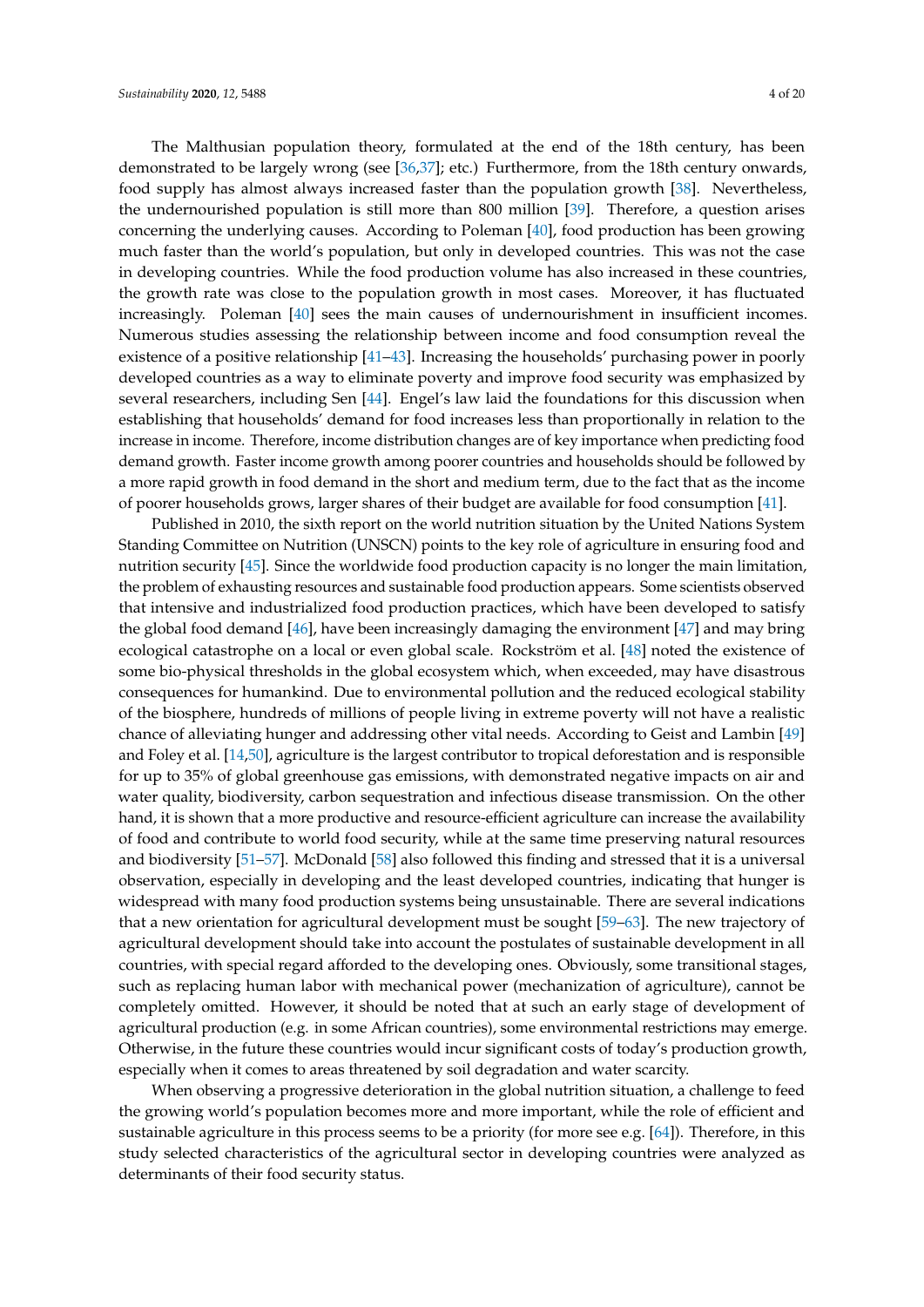#### **3. Materials and Methods**

The study is based on data from the Statistics Division of the Food and Agriculture Organization of the United Nations (FAO) [\[65\]](#page-17-2). The analysis covered 100 developing countries most affected by undernourishment, for which the most recent and comprehensive FAO data from 2016–2018 were available. The comparative analysis method was employed to perform the research. Typological groups of countries were separated based on within-group variability using Ward's agglomerative hierarchical clustering method. According to Wysocki [\[66\]](#page-17-3), Ward's linkage method is by around 40% more effective than the next best hierarchical method, i.e., the furthest neighbor method. Ward's method allows for the merging of objects into subsequent clusters based on the value of the similarity function. This leads to the minimization of the sum of squared deviations of any two clusters that may be created at each stage, as per the following formula:

$$
\Delta(A,B) = \sum_{i \in A \cup B} ||\vec{x}_i - \vec{m}_{A \cup B}||^2 - \sum_{i \in A} ||\vec{x}_i - \vec{m}_A||^2 - \sum_{i \in B} ||\vec{x}_i - \vec{m}_B||^2 = \frac{n_A n_B}{n_A + n_B} ||\vec{m}_A - \vec{m}_B||^2 \tag{1}
$$

where:  $\stackrel{\rightarrow}{m}_j$  is the center of cluster j, nj is the number of points in it and ∆ is called the merging cost of combining clusters A and B [\[67\]](#page-17-4). For a broader description of the clustering procedure with the use of the presented formula, see Ward [\[68\]](#page-17-5).

The greater the similarity between the points, the sooner they will be merged with one another [\[69\]](#page-17-6). Clusters are arranged hierarchically so that the clusters of a lower rank are a part of clusters of a higher rank, in accordance with the hierarchy of similarity between the points [\[70\]](#page-17-7). Importantly, unlike the clustering methods proposed earlier by Cox [\[71\]](#page-17-8) and Fisher [\[72\]](#page-17-9), Ward's method takes into account the similarity with regard to multiple variables (instead of a single variable). The Euclidean distance, which is one of the most common distances used in respect to objects with measurable features [\[73\]](#page-17-10), was used for clustering purposes. Following the standardization of variables, bearing in mind that the clustering process is primarily determined by mutually uncorrelated features [\[74\]](#page-17-11), the calculated that indicators were assessed in terms of correlation coefficients. A correlation matrix was created and indicators with a strong or nearly functional correlation (correlation coefficient higher than 0.75) were excluded from the analysis [\[75\]](#page-17-12). Values of calculated Pearson's linear correlation coefficients between all the characteristics were at most 0.52.

Based on substantive criteria and following the literature review [\[31](#page-15-17)[,32](#page-15-18)[,76–](#page-17-13)[83\]](#page-17-14), a set of indicators describing the agricultural sector, while also considered as causes of food insecurity, was selected for the study. All those indicators either refer to the role of agriculture and agri-food trade in the national economy (share of agriculture in GDP, share of agricultural population in the total population, agri-food trade balance per capita) or are responsible for the production potential (arable land per capita, percentage of arable land equipped for irrigation, number of tractors per 1000 ha of arable land, value of net capital stock per 1 ha of arable land). Bearing in mind the Malthusian theory [\[34\]](#page-15-20), a gap between the food production growth rate and the population growth rate was also included into the analysis. The prevalence of undernourishment as a measure of hunger and severity of food insecurity [\[84\]](#page-17-15) was taken into account in the classification process as well. Selection of the indicators for the study was limited by formal criteria. The above-mentioned indicators were those, for which comprehensive and internationally comparable data were available. Due to excessive correlation, two characteristics were removed from further analysis. These were the share of agricultural population in the total population and the number of tractors per 1000 ha of arable land. In the next step, a series of attempts was made to check the robustness of the results to the inclusion or exclusion of various indicators. Finally, the typology of countries was developed based on the following characteristics:

- prevalence of undernourishment (%);
- arable land area per capita (ha);
- share of agriculture in GDP  $(\%)$ ;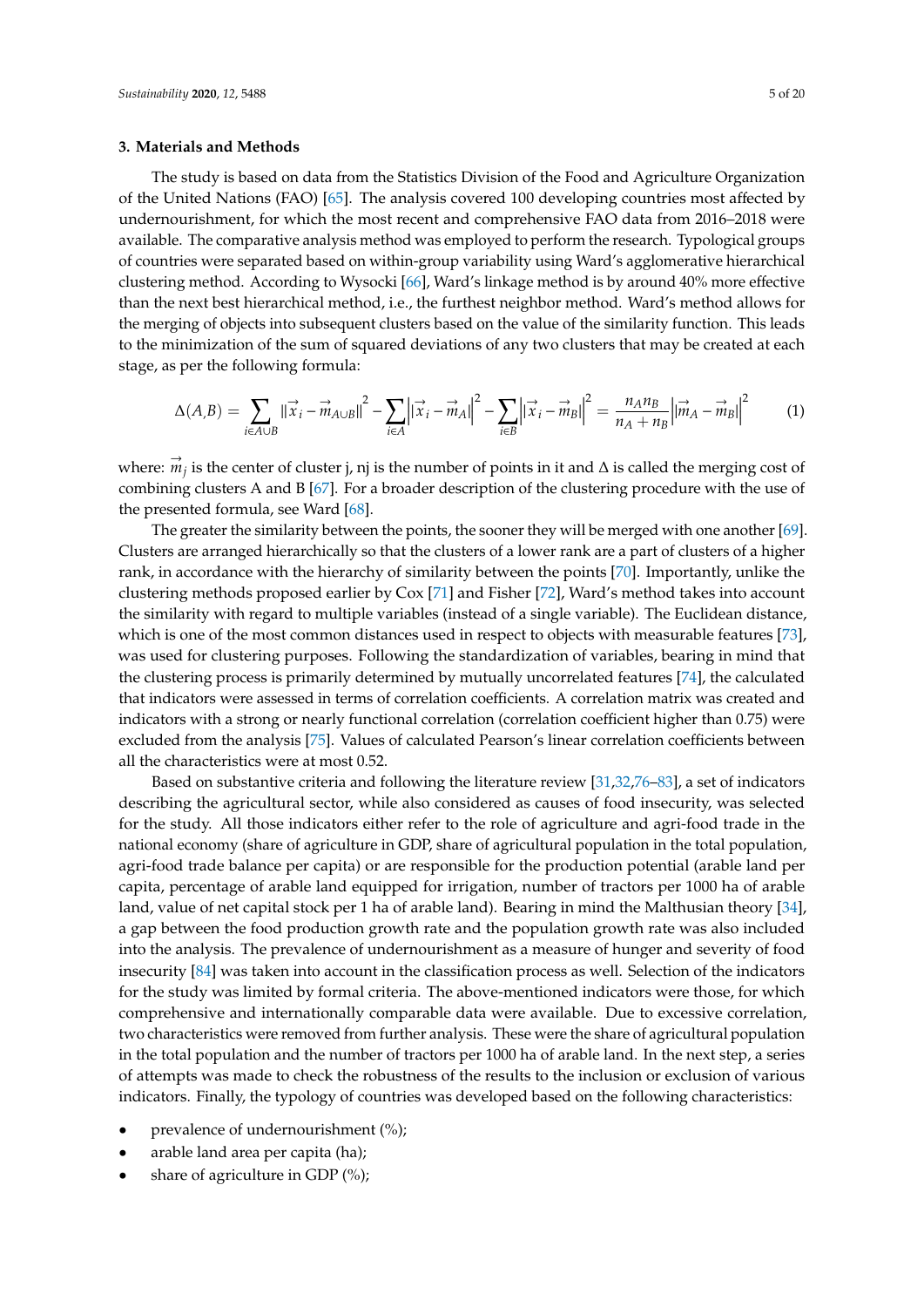- percentage of arable land equipped for irrigation (%);
- agri-food trade balance per capita (USD);
- value of net capital stock per 1 ha of arable land (USD)—net capital stock represents the sum of the written-down values of all the fixed assets still in use, which can also be calculated as the difference between gross capital stock and consumption of fixed capital [\[85\]](#page-18-0);
- the gap between the food production growth rate and the population growth rate (percentage points)—the indicator refers to the difference between the food production growth rate and the population growth rate. To obtain the food production growth rate, the aggregate volume of agricultural production in the years 2015–2017 was divided by the aggregate for the base period 2004–2006 (a 3-year average was used in order to eliminate the impact of random factors such as climatic conditions; in line with the FAO approach [\[86\]](#page-18-1) the aggregate volume was compiled by multiplying gross production in physical terms by output farm gate prices for a given year and country). The population growth rate was calculated by dividing the average population in the periods 2016–2018 and 2004–2006.

It should be noted here that the set of indicators suggested in the research is a simple, but relatively rarely made attempt to integrate five main approaches to the analysis of food security [\[76\]](#page-17-13). In line with the oldest and the most influential food availability approach, which is also known as the Malthusian approach, the balance or imbalance between population and food production growth is included into the analysis. The income-based approach brings into the analysis such variables related to economic growth as Gross Domestic Product (GDP) and income. The basic needs approach refers to the availability approach and the ability to adequately satisfy food consumption needs for a healthy life at all times. That is why the linkage is considered between the prevalence of undernourishment as a measure of food insecurity and both agricultural potential and performance. The entitlement approach developed by Sen [\[87\]](#page-18-2) is represented by indicators related to agricultural farms' endowments and foreign trade entitlement. The analysis and results discussion is also compatible with the Sustainable Livelihoods (SL) approach.

A hierarchical procedure was employed to group the countries. The agglomerative technique characterized by the development of a tree-like structure was used. It means that at the beginning of the clustering process each country covered by the analysis is a singleton. Countries which are most similar to each other in terms of designated characteristics are progressively grouped into new, increasingly larger clusters. The ultimate goal is to obtain a single cluster covering all analyzed countries [\[75\]](#page-17-12). The number of clusters was based on the requirement that the number of separated subsets cannot be excessively high and the subsets themselves need to be properly separated and internally consistent [\[88\]](#page-18-3). The characteristic features of each cluster, i.e., the key reasons for undernourishment in countries belonging to a specific cluster, were separated with the use of the measure of differences between the mean values of continuous metric features [\[66\]](#page-17-3):

$$
z_{ck(d)} = \frac{\bar{x}_{ck} - \bar{x}_k}{s_{k(w)}} \ (c = 1, \ \dots \ , C; k = 1 \ \dots \ , K)
$$
 (2)

In the formula above,  $\bar{x}_{ck}$  is the mean value of feature  $k$  in cluster  $c$ ;  $\bar{x}_k$  is the general average value of feature *k* in a population of *n* objects; *sk*(*w*) is the average within-cluster variability of feature *k*, calculated as follows:

$$
s_{k(w)} = \left[\frac{1}{N-C} \sum_{c=1}^{C} (N_c - 1) \cdot s_{ck}^2\right]^{\frac{1}{2}}
$$
(3)

with  $s_{ck}^2$  meaning the within-cluster variance in cluster *c* (*c* = 1, . . . , *C*) calculated for feature *k*. It was assumed that if  $z_{ck(d)} \in (-2, 2)$ , there is an average intensity of feature *k* in cluster *c*; the feature does not stand out and is not characteristic. If  $z_{ck(d)} \in (-3, -2)$  or  $z_{ck(d)} \in (2, 3)$ , there is, respectively, a low or high intensity of feature *k* in cluster *c*; the feature stands out (positively or negatively) and is a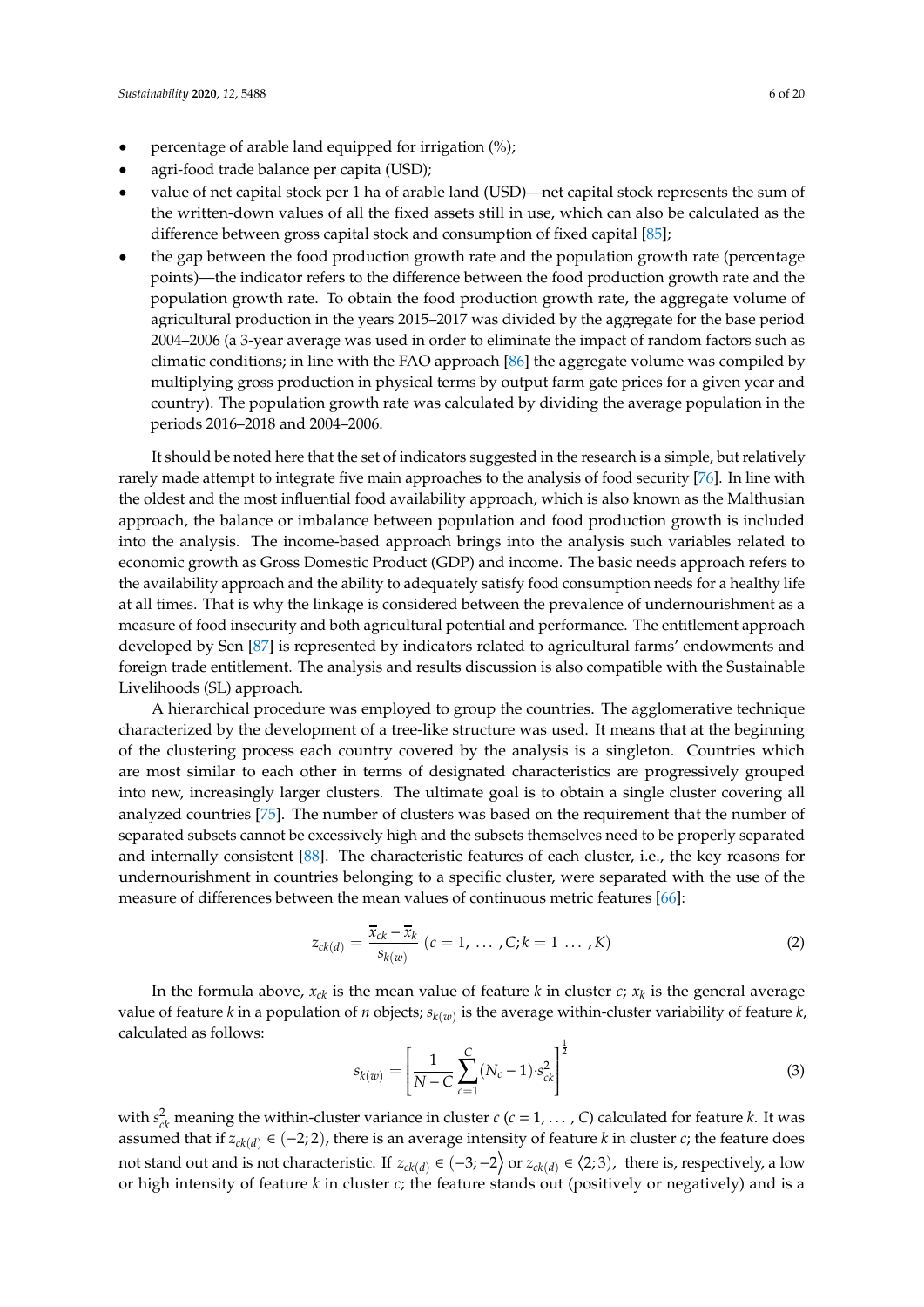characteristic feature. In turn, if  $z_{ck(d)} \in (-\infty; -3)$  or  $z_{ck(d)} \in (3; \infty)$ , there is, respectively, a very low or very high intensity of feature *k* in cluster *c*; the feature stands out (positively or negatively) and is a highly characteristic feature [\[66\]](#page-17-3).

#### **4. Results and Discussion**

Ward's method allowed us to separate eleven internally homogeneous clusters of developing countries differing in terms of their population nutrition levels (Figure [1\)](#page-7-0). The mean values of characteristics in specific clusters are shown in Table [1.](#page-8-0) The measure of differences between mean values, used to identify the characteristic features of specific clusters, is shown in Table [2.](#page-8-1) Table [3](#page-9-0) presents the characteristics of identified clusters of the analyzed countries, while in Table [4](#page-10-0) the recommendations on strategies for food security improvement in the identified clusters are included.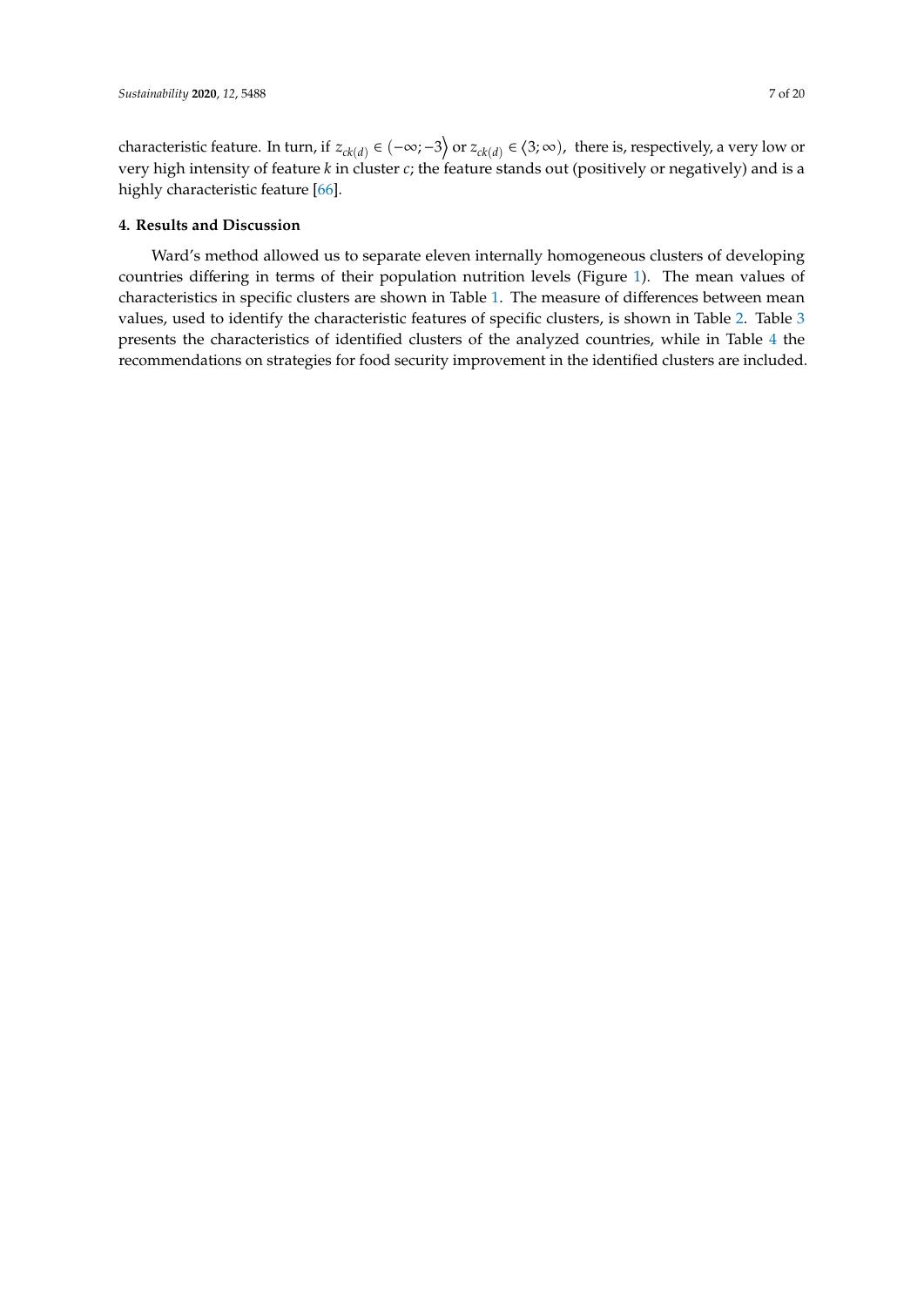<span id="page-7-1"></span>

<span id="page-7-0"></span>Figure 1. Typology of selected developing countries according to the undernourishment scale and selected characteristics describing the agricultural sector. Source: the authors' calculations based on [\[10,](#page-14-10)[39](#page-16-18)[,85,](#page-18-4)[86](#page-18-5)[,89–](#page-18-6)[91\]](#page-18-7).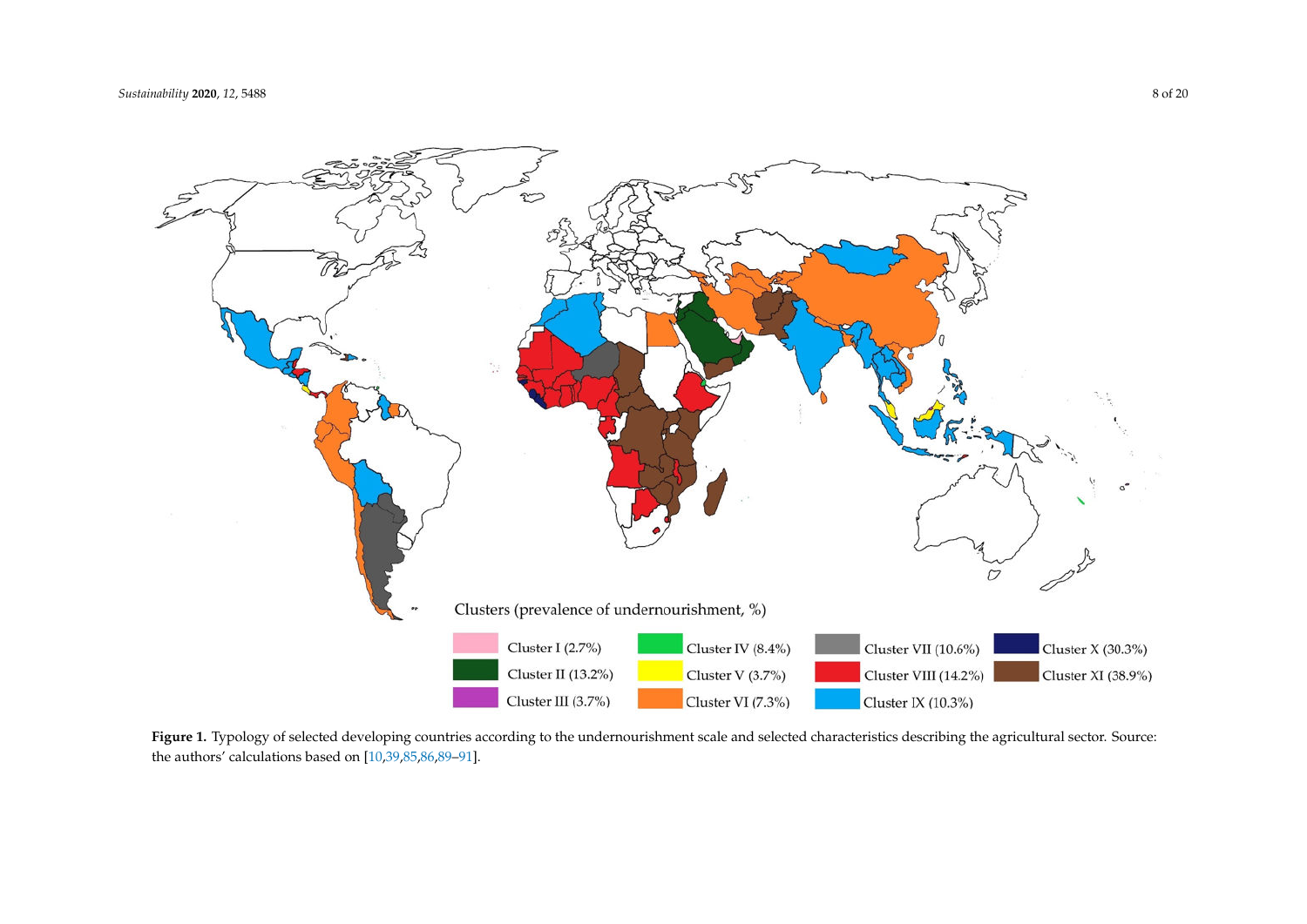| Feature                                                                                              | Cluster   |              |           |          |          |         |         |             |         |         |         | Average  |
|------------------------------------------------------------------------------------------------------|-----------|--------------|-----------|----------|----------|---------|---------|-------------|---------|---------|---------|----------|
|                                                                                                      |           | $\mathbf{I}$ | III       | IV       | V        | VI      | VII     | <b>VIII</b> | IX      | X       | XI      |          |
| Prevalence of undernourishment (%)                                                                   | 2.7       | 13.2         | 3.7       | 8.4      | 3.7      | 7.3     | 10.6    | 14.2        | 10.3    | 30.3    | 38.9    | 13.0     |
| Arable land <i>per capita</i> (ha)                                                                   | 0.003     | 0.057        | 0.010     | 0.024    | 0.038    | 0.103   | 0.792   | 0.183       | 0.182   | 0.155   | 0.178   | 0.157    |
| Share of agriculture in GDP (%)                                                                      | 0.6       | 3.0          | 1.9       | 1.6      | 6.1      | 11.6    | 18.2    | 15.7        | 11.7    | 63.2    | 21.7    | 14.1     |
| Percentage of arable land equipped for<br>irrigation $(\%)$                                          | 100.0     | 76.3         | 30.0      | 53.6     | 47.4     | 79.6    | 3.2     | 4.9         | 22.8    | 3.6     | 14.7    | 39.6     |
| Agri-food trade balance per capita (USD)                                                             | $-1159.3$ | $-371.3$     | $-1092.9$ | $-747.3$ | 399.0    | $-19.2$ | 431.8   | $-55.7$     | $-15.3$ | $-5.8$  | $-24.5$ | $-241.9$ |
| Value of net capital stock per 1 ha of<br>arable land (USD)                                          | 76,530.4  | 8480.2       | 60,019.0  | 11,771.3 | 56,726.0 | 5352.2  | 859.9   | 1772.6      | 4472.7  | 794.3   | 3146.3  | 20,902.3 |
| Gap between the food production<br>growth rate and the population growth<br>rate (percentage points) | $-158.2$  | $-121.3$     | $-20.6$   | $-56.6$  | $-49.6$  | $-39.2$ | $-50.2$ | $-73.4$     | $-36.5$ | $-67.2$ | $-75.4$ | $-68.0$  |

<span id="page-8-2"></span>Table 1. Within-cluster mean values of the undernourishment scale and selected characteristics describing the agricultural sector in the set of developing countries.

Source: the authors' calculations based on [\[10,](#page-14-10)[39,](#page-16-18)[85](#page-18-4)[,86](#page-18-5)[,89](#page-18-6)[–91\]](#page-18-7).

<span id="page-8-3"></span><span id="page-8-0"></span>**Table 2.** Values of measure of differences between means of characteristics describing the agricultural sector and the undernourishment scale in the set of selected developing countries and clusters (Ward's method).

| Feature                                                                                           |         | Cluster |         |         |         |         |         |             |                         |         |         |  |  |
|---------------------------------------------------------------------------------------------------|---------|---------|---------|---------|---------|---------|---------|-------------|-------------------------|---------|---------|--|--|
|                                                                                                   |         |         | III     | IV      |         | VI      | VII     | <b>VIII</b> | $\mathbf{I} \mathbf{X}$ | X       | XI      |  |  |
| Prevalence of undernourishment (%)                                                                | $-2.30$ | 0.04    | $-2.08$ | $-1.03$ | $-2.09$ | $-1.27$ | $-0.54$ | 0.25        | $-0.60$                 | 3.84    | 5.77    |  |  |
| Arable land <i>per capita</i> (ha)                                                                | $-2.88$ | $-1.87$ | $-2.75$ | $-2.48$ | $-2.22$ | $-1.02$ | 11.90   | 0.49        | 0.47                    | $-0.03$ | 0.39    |  |  |
| Share of agriculture in GDP (%)                                                                   | $-2.93$ | $-2.41$ | $-2.65$ | $-2.71$ | $-1.75$ | $-0.56$ | 0.89    | 0.34        | $-0.52$                 | 10.64   | 1.65    |  |  |
| Percentage of arable land equipped for irrigation (%)                                             | 4.96    | 3.01    | $-0.79$ | 1.15    | 0.63    | 3.29    | $-3.00$ | $-2.86$     | $-1.38$                 | $-2.96$ | $-2.05$ |  |  |
| Agri-food trade balance per capita (USD)                                                          | $-7.88$ | $-1.11$ | $-7.31$ | $-4.34$ | 5.51    | 1.91    | 5.79    | 1.60        | 1.95                    | 2.03    | 1.87    |  |  |
| Value of net capital stock per 1 ha of arable land (USD)                                          | 9.73    | $-2.17$ | 6.84    | $-1.60$ | 6.27    | $-2.72$ | $-3.51$ | $-3.35$     | $-2.87$                 | $-3.52$ | $-3.11$ |  |  |
| Gap between the food production growth rate and the<br>population growth rate (percentage points) | $-8.05$ | $-4.76$ | 4.23    | 1.02    | 1.64    | 2.58    | 1.59    | $-0.48$     | 2.81                    | 0.07    | $-0.66$ |  |  |

<span id="page-8-1"></span>Note: grey cells refer to the features that stand out (positively or negatively) and are characteristic to cluster c; white cells refer to the features that do not stand out and are not characteristic to cluster c. Source: the authors' calculations based on Table [1.](#page-8-2)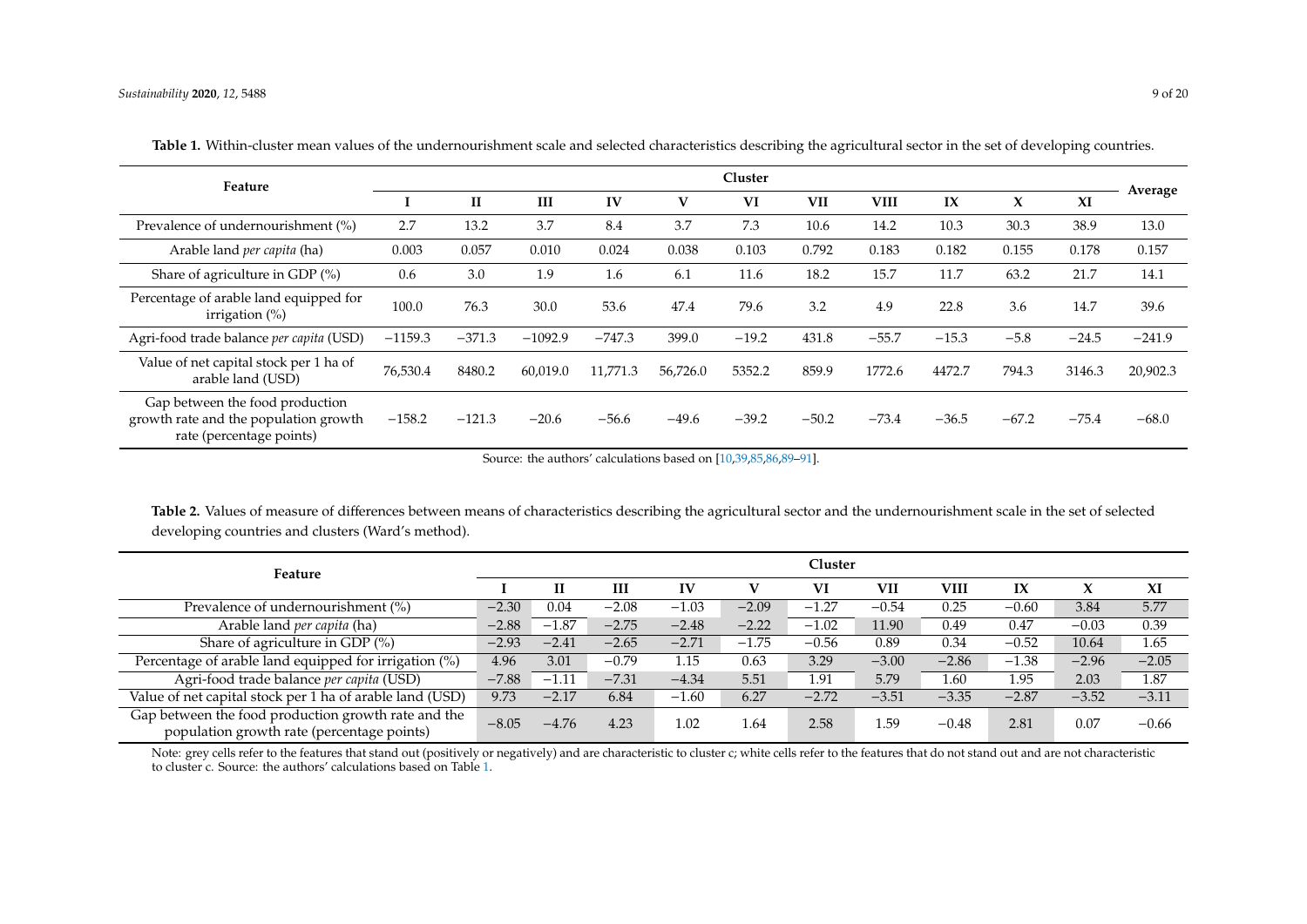| Feature                                                                                           |                          | Cluster |                          |                          |                          |       |       |                          |                         |                          |       |  |  |
|---------------------------------------------------------------------------------------------------|--------------------------|---------|--------------------------|--------------------------|--------------------------|-------|-------|--------------------------|-------------------------|--------------------------|-------|--|--|
|                                                                                                   |                          | Н       | Ш                        | $\bf{IV}$                | v                        | VI    | VII   | VIII                     | $\mathbf{I} \mathbf{X}$ | $\lambda$                | XI    |  |  |
| Number of countries                                                                               |                          |         |                          |                          |                          | 18    |       | 25                       | 20                      |                          | 15    |  |  |
| Prevalence of undernourishment (%)                                                                |                          |         |                          |                          | $\overline{\phantom{a}}$ |       |       |                          |                         | $+ +$                    | $+ +$ |  |  |
| Arable land per capita (ha)                                                                       | $\overline{\phantom{a}}$ |         | $\overline{\phantom{0}}$ | $\overline{\phantom{0}}$ | $\tilde{\phantom{a}}$    |       | $+ +$ |                          |                         |                          |       |  |  |
| Share of agriculture in GDP (%)                                                                   |                          |         |                          | $\overline{\phantom{0}}$ |                          |       |       |                          |                         | $+ +$                    |       |  |  |
| Percentage of arable land equipped for irrigation (%)                                             |                          | $+ +$   |                          |                          |                          | $+ +$ | $ -$  | $\overline{\phantom{a}}$ |                         | $\overline{\phantom{0}}$ |       |  |  |
| Agri-food trade balance per capita (USD)                                                          | $ -$                     |         | $ -$                     | $ -$                     | $+ +$                    |       | $+ +$ |                          |                         | $^{+}$                   |       |  |  |
| Value of net capital stock per 1 ha of arable land (USD)                                          | $+ +$                    |         | $+ +$                    |                          | $+ +$                    |       | - -   | - -                      |                         | - -                      | $ -$  |  |  |
| Gap between the food production growth rate and the<br>population growth rate (percentage points) |                          |         |                          |                          |                          |       |       |                          |                         |                          |       |  |  |

**Table 3.** Description of clusters of developing countries according to the undernourishment scale and selected characteristics describing the agricultural sector.

<span id="page-9-0"></span>Note: grey cells refer to the features that stand out (positively or negatively) and are characteristic to cluster c; empty cells refer to the features that are not characteristic to cluster c; ++ refer to very high intensity of feature k in cluster c; + refers to high intensity of feature k in cluster c; - refers to low intensity of feature k in cluster c; - - refer to very low intensity of feature k in cluster c; - - re cluster c. Source: the authors' elaboration based on Figure [1](#page-7-1) and Table [2.](#page-8-3)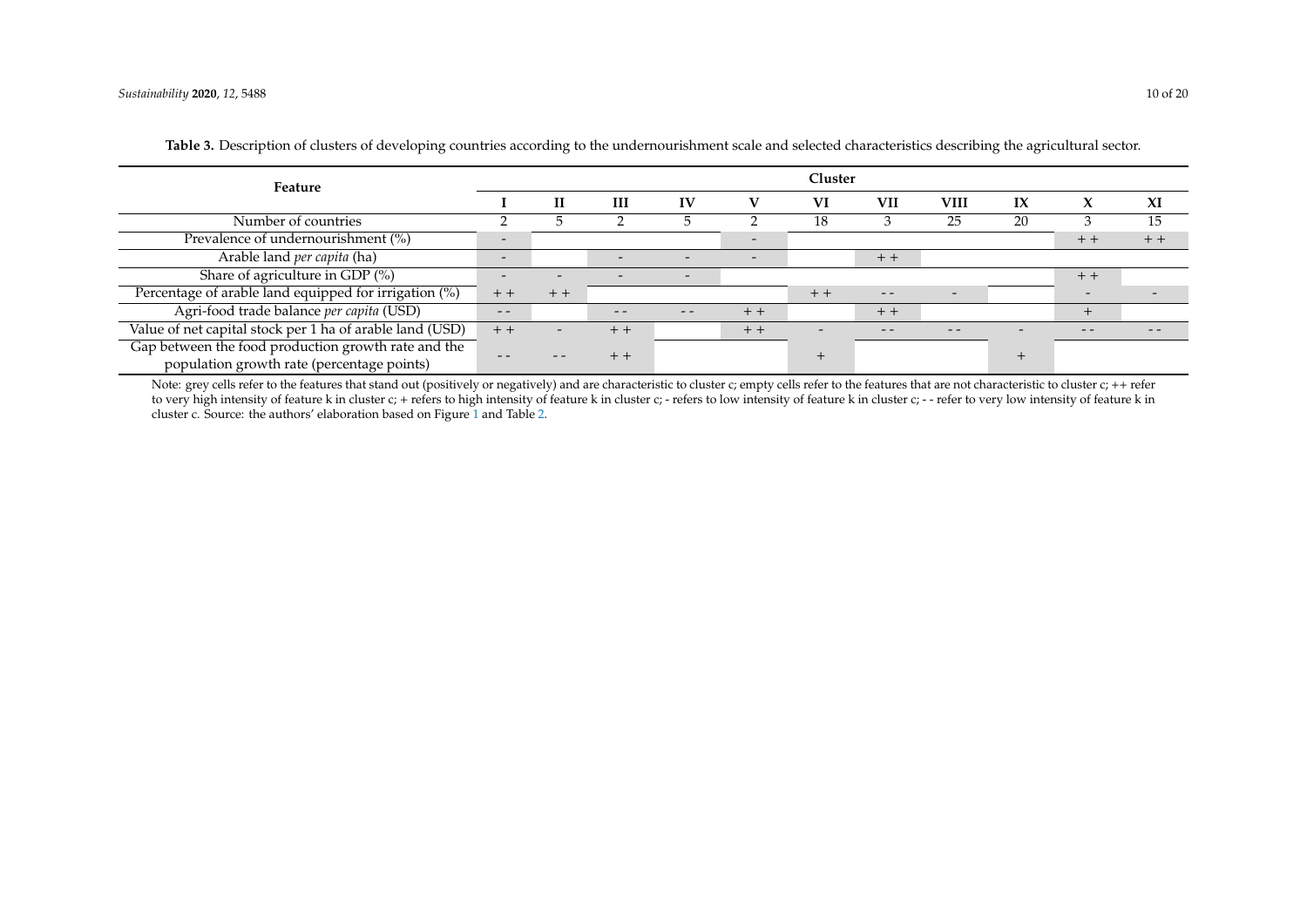| Cluster | Countries                                                                                                                                                                                                                                     | <b>Improvement Strategies</b> |                |        |        |        |        |        |        |   |        |        |  |  |
|---------|-----------------------------------------------------------------------------------------------------------------------------------------------------------------------------------------------------------------------------------------------|-------------------------------|----------------|--------|--------|--------|--------|--------|--------|---|--------|--------|--|--|
|         |                                                                                                                                                                                                                                               |                               | $\overline{2}$ | 3      | 4      | 5      | 6      | 7      | 8      | 9 | 10     | 11     |  |  |
|         | United Arab Emirates, Kuwait                                                                                                                                                                                                                  | X                             | X              |        |        |        |        |        | X      | X | X      |        |  |  |
| П       | Oman, Saudi Arabia, Lebanon, Jordan, Iraq                                                                                                                                                                                                     | X                             | $\chi$         |        |        |        | $\chi$ |        |        | X |        | $\chi$ |  |  |
| Ш       | French Polynesia, Brunei Darussalam                                                                                                                                                                                                           | X                             |                | $\chi$ | X      | $\chi$ |        |        |        |   | $\chi$ |        |  |  |
| IV      | New Caledonia, Trinidad and Tobago, Mauritius, Djibouti, Barbados                                                                                                                                                                             | X                             |                | $\chi$ |        | $\chi$ |        |        |        | X |        | $\chi$ |  |  |
| V       | Malaysia, Costa Rica                                                                                                                                                                                                                          |                               |                |        | $\chi$ |        |        | X      | $\chi$ | X |        |        |  |  |
| VI      | Turkmenistan, Kyrgyzstan, Iran, Suriname, Georgia, Sao Tome and<br>Principe, Egypt, Ecuador, Chile, Uzbekistan, Nepal, Colombia,<br>Sri Lanka, China, Peru, Vietnam, Bangladesh, Armenia                                                      | X                             |                |        |        | X      |        | X      |        | X |        | X      |  |  |
| VII     | Niger, Paraguay, Argentina                                                                                                                                                                                                                    |                               |                |        |        | X      | X      |        |        |   |        | $\chi$ |  |  |
| VIII    | Mauritania, Gambia, Nigeria, Malawi, Ethiopia, Mali, Togo,<br>Burkina Faso, Senegal, Guinea, Cameroon, Benin, Ghana, Fiji, Belize,<br>Gabon, Lesotho, Panama, Cabo Verde, Honduras, Eswatini,<br>Cote d'Ivoire, Botswana, Timor-Leste, Angola |                               |                |        |        | X      | X      |        |        |   |        | X      |  |  |
| IX      | Lao People's Democratic Republic, Myanmar, Cambodia, Guyana,<br>Thailand, Nicaragua, Bolivia, Indonesia, India, Philippines, Guatemala,<br>Jamaica, Dominican Republic, Mongolia, El Salvador, Dominica,<br>Mexico, Tunisia, Morocco, Algeria |                               |                |        |        | X      | $\chi$ | $\chi$ |        |   |        | X      |  |  |
| X       | Liberia, Sierra Leone, Guinea-Bissau                                                                                                                                                                                                          |                               |                |        |        | X      | X      |        |        |   |        | $\chi$ |  |  |
| XI      | Haiti, Zimbabwe, Zambia, Congo, Central African Republic, Uganda,<br>Madagascar, United Republic of Tanzania, Mozambique, Rwanda,<br>Kenya, Chad, Yemen, Pakistan, Afghanistan                                                                |                               |                |        |        | X      | $\chi$ |        |        | X |        | X      |  |  |

**Table 4.** Recommendations on strategies for food security improvement in identified clusters.

<span id="page-10-0"></span>Strategies: 1—trade policy aimed at enhancing trade openness; 2—boosting food production through innovative technologies; 3—maximizing agricultural land use; 4—adaptation and adoption of farming techniques; 5—investment in agricultural infrastructure; 6—improvement in irrigation infrastructure; 7—investment in agricultural research to improve crop yields; 8—offering services for agriculture; 9—improvement in extension services and training programs for farmers; 10—technical and administrative support for farmers; 11—policies aimed at increasing the households' purchasing power. Source: the authors' elaboration, [\[92](#page-18-8)[–103\]](#page-18-9).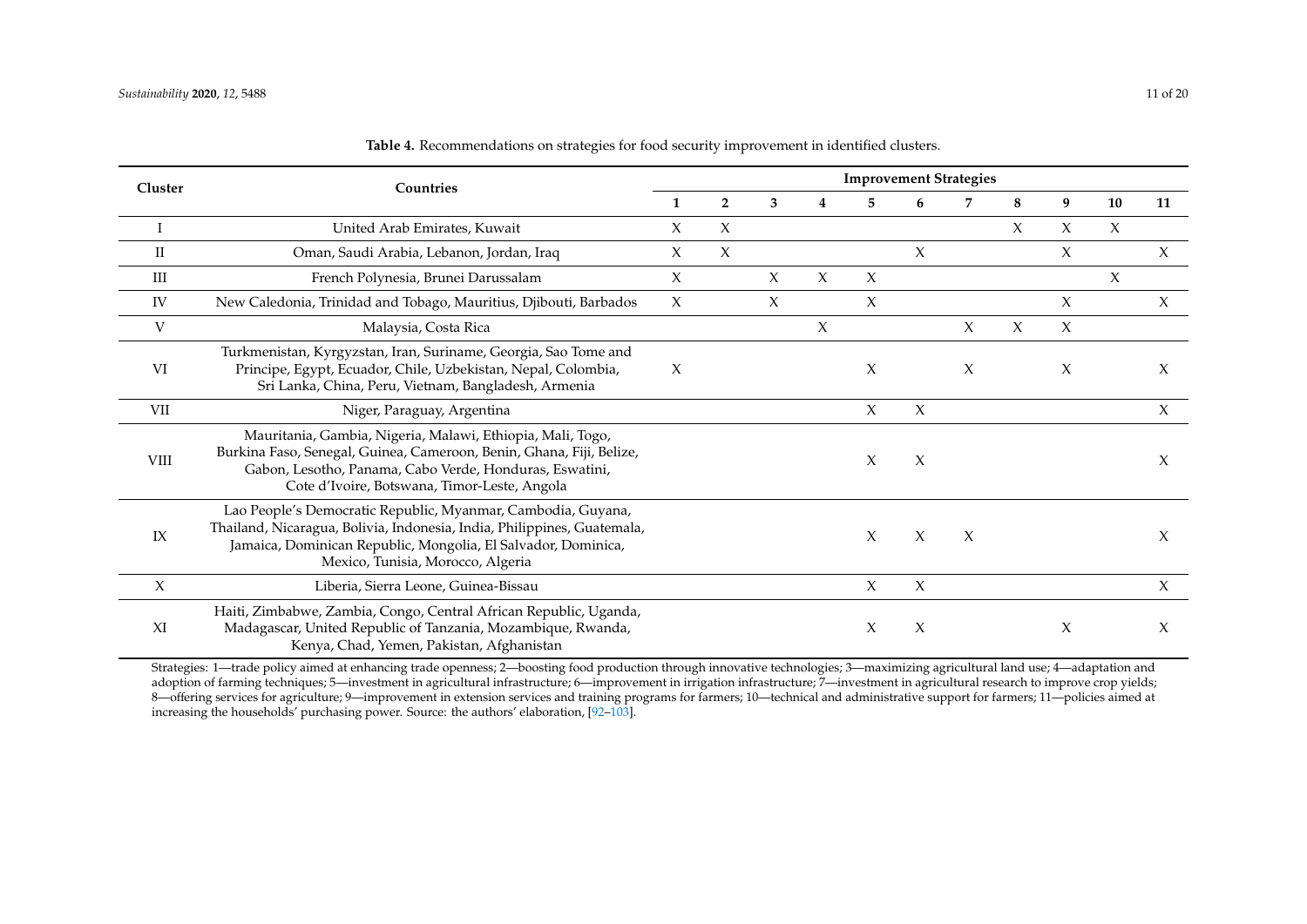Cluster I—countries with the lowest prevalence of undernourishment in the investigated population of countries—was composed of the United Arab Emirates and Kuwait. Compared to the other countries they were distinguished by the lowest share of agriculture in GDP and a very low food production growth rate, which failed to offset the population growth. The volume of agricultural production obtained from the very small area of land suitable for cultivation, despite being fully equipped with irrigation infrastructure and a very high value of net capital stock, was insufficient in relation to existing needs. A significant role in the reduction of undernourishment in those countries was played by food imports. Deficit in the agri-food trade per capita was the highest in that group and amounted to almost USD 1160, i.e., it was almost five-fold higher than the mean for the whole investigated population of countries. The positive and statistically significant effect of trade openness on the level of food security was shown, e.g., by Brooks and Matthews [\[81\]](#page-17-16) and Dithmer and Abdulai [\[104\]](#page-18-10). In relation to the importance of agri-food trade to ensure food security it may also be stated that over  $\frac{3}{4}$ countries worldwide (77%) suffer from calorie deficit [\[105\]](#page-18-11), while almost  $\frac{1}{4}$  of global food production is subject to international trade. Fader et al. [\[106\]](#page-18-12) indicated that 16% of the global population consume food provided by international exchange, with the greatest dependency on imports found in countries of North Africa, the Andean countries and the Arab countries.

A more serious problem with ensuring food security than that in cluster I was recorded in the second cluster. It comprises oil exporters, with a marginal role of agriculture in their GDP; countries, in which on average every eighth inhabitant faced undernourishment. At very low, although to a considerable extent irrigated, arable land resources and a relatively low net capital stock per 1 ha arable land, the nutrition status in that cluster was also determined by the potential to obtained imported food products. A considerable role of trade to modify the nutrition status of the local population was also observed in clusters III and IV. They comprised countries which financed imports of food products to eliminate the deficits mainly through exploitation and the processing of crude oil and natural gas (Brunei Darussalam, Trinidad and Tobago), tourism (French Polynesia, New Caledonia, Mauritius, Barbados) or transport services and transit fees (Djibuti). Based on the above results, it may be stated that a crucial role in ensuring food security in countries covered by clusters I-IV is played by trade policies aimed at enhancing trade openness (Table [4\)](#page-10-0). In the Arab countries (clusters I and II) they should have been supplemented by the adoption of innovative technologies to boost food production, delivering services for agriculture, as well as technical, administrative and training support for farmers. In countries classified in clusters III and IV, apart for the liberal trade policy, a milestone to improve the food security status might be to maximize agricultural land use and to develop both farming technologies and investments in agricultural infrastructure.

An approximately 3.5-fold lower prevalence of undernourishment than the average in the developing countries, at a simultaneously high surplus in agri-food trade per capita, was recorded in cluster V. In Malesia and Costa Rica, apart from tourism, an important branch of the national economy is agriculture. Malesia is one of the main world exporters of palm oil, while Costa Rica specializes in the export of pineapples, bananas, coffee and sugar [\[91\]](#page-18-13). In these countries, technology transfer and productivity enhancement through implementation of high-yielding varieties and increasing the cropping intensity seem to be important in improving food availability (Table [4\)](#page-10-0). The adaptation and delivery of efficient services, as well as the promotion of training and extension services, might also be desirable to increase agricultural productivity and consequently reduce the undernourishment scale.

Cluster VI comprises 18 countries, in which the prevalence of undernourishment was approximately 2-fold lower than the average in the developing countries (7.3% vs 13.0%). A factor supporting fight against hunger, at a relatively low arable land area per capita, was connected with the scale of irrigation in arable land. It may be observed that the lack of agricultural land and insufficient water resources are the most frequently mentioned causes for a lack of food security indicated in literature on the subject [\[83\]](#page-17-14), while Gohar, Amer and Ward [\[82\]](#page-17-17) considered relationships between water availability and irrigation infrastructure and food security. Attaining food security in the cluster including some of the most populous countries in the world (China, Egypt, Bangladesh and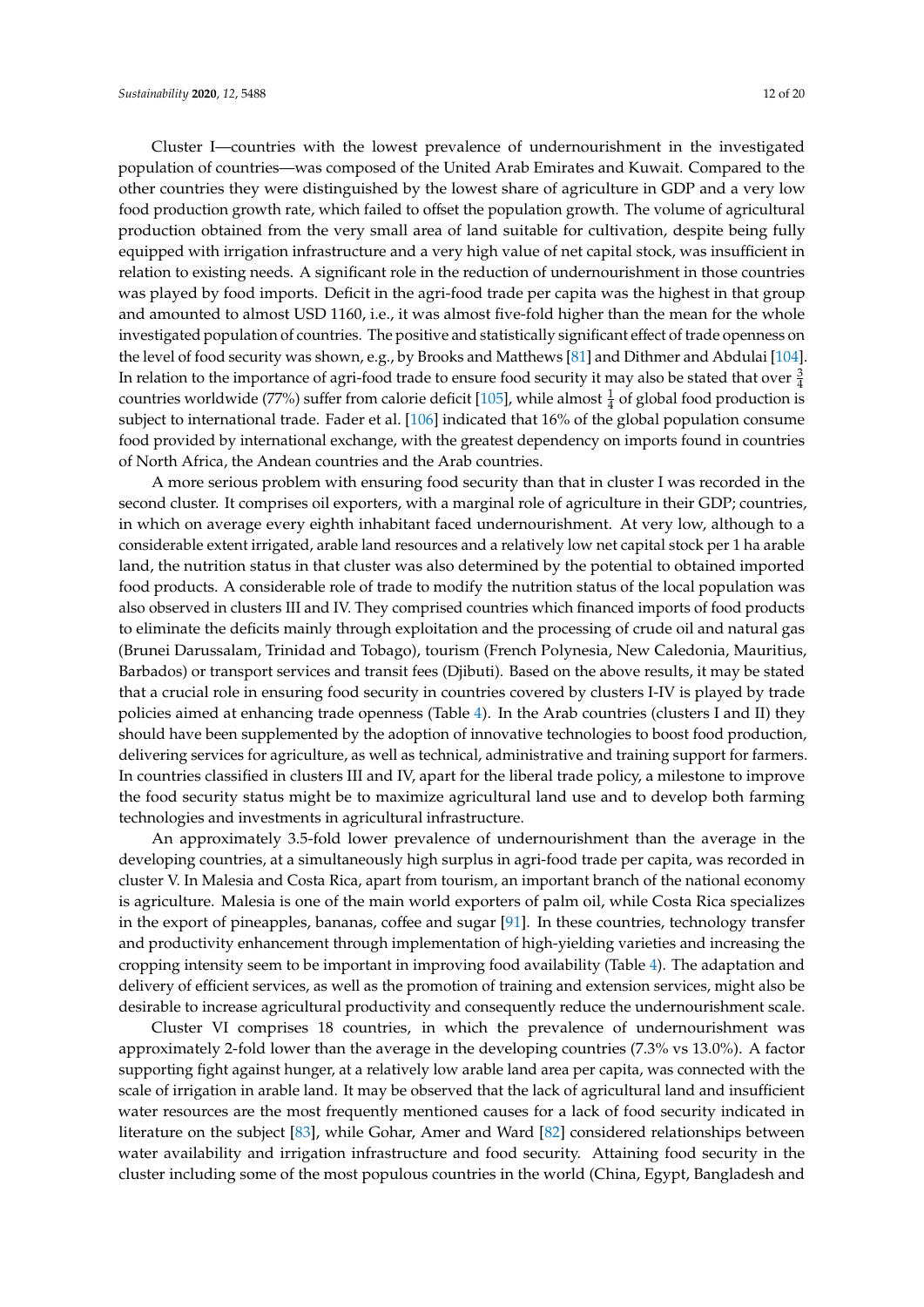Vietnam), was in turn hindered by the relatively low net capital stock per 1 ha arable land. As a consequence, the food production growth rate was lower than the population growth rate. A lack of capital stock and investments may be considered as the factor that hampered reaching a higher agricultural performance. It can be noted here that the importance of irrigation infrastructure and the availability of technical production assets to food security in developing countries was indicated by Dec et al. [\[107\]](#page-18-14). The impact of new techniques and technologies on farm productivity was also discussed by Schultz [\[108\]](#page-18-15), Hayami [\[109\]](#page-18-16), Hayami and Ruttan [\[110\]](#page-18-17), as well as Stellmacher and Kelboro [\[111\]](#page-19-0). In view of the above, all the possible strategies related to the investment in infrastructure and agricultural research, as well as the improvement in extension services and training programs for farmers, seem to be highly recommended to boost agricultural production, while domestic production might be supported by food imports under preferential trade agreements (Table [4\)](#page-10-0). Considering income inequalities in the countries included in this cluster the government policies aimed at increasing the households' purchasing power would also be of key importance to address the food security challenge efficiently.

Cluster VII included three countries obtaining a considerable surplus in agri-food trade per capita, in which the highest resources of arable land per capita in the analyzed population of the developing countries compensated for capital and infrastructure deficits, which manifested, e.g., in the very low percentage of arable land equipped for irrigation. The very low value of net capital stock per 1 ha arable land and a lack of irrigation infrastructure also constituted a barrier to the growth of productivity in agriculture in countries of Africa, Asia and Latin America, classified to clusters VIII and IX.

A very high (over 30%) prevalence of undernourishment was recorded in the countries comprising cluster X. The observed very high share of the agricultural sector in GDP may be considered as equivalent to the very low level of income for the population working in agriculture, which on the one hand indicates a lack of resources for investment in farms, while on the other hand—a lack of purchasing power of consumers. The strictly agricultural character of the national economies in those countries compounded problems with providing adequate nutrition to the population. The very low level of capital resources, including a lack of irrigation systems, influenced the level and growth rate in agricultural production, which was insufficient in relation to the population needs, resulting in necessary food imports and a deficit in agri-food trade. It should be stressed here that policy actions aimed at enhancing agricultural productivity, including the development of relevant infrastructure, will not solve the hunger problem without eliminating poverty and increasing the consumers' economic access to food. It strongly refers to the agricultural countries gathered in cluster X, but it is also true for clusters VII-IX and XI (Table [4\)](#page-10-0).

The highest prevalence of undernourishment in the analyzed population of countries was found in cluster XI. It consisted of 15 countries (eleven African countries, three countries from Asia and Haiti), in which, similarly as in clusters VIII and IX, despite the relatively large arable land area per capita, the lack of capital and infrastructure led to food shortages suffered by almost 40% of their inhabitants. Results obtained in the present study confirmed that investment is one of the key drivers for the improvement of efficiency in agriculture and food production. These findings have policy implications for strengthening food security through an increase in efficiency. It has already been emphasized by Ogundari [\[112\]](#page-19-1), who suggested the need for programs and policies that will boost agricultural efficiency levels through the improvement of extension services, as well as the introduction of robust training programs for farmers on the usage of modern technologies, etc. This issue has also been discussed by Prus [\[113–](#page-19-2)[115\]](#page-19-3).

#### **5. Conclusions**

The world experiences highly uneven patterns of socio-economic development, which on one hand are manifested in large surpluses and, on the other, by permanent food shortages contributing to hunger and undernourishment. Maintaining food security is a problem that most severely affects developing countries with low per capita GDP levels, which usually also suffer from unfavorable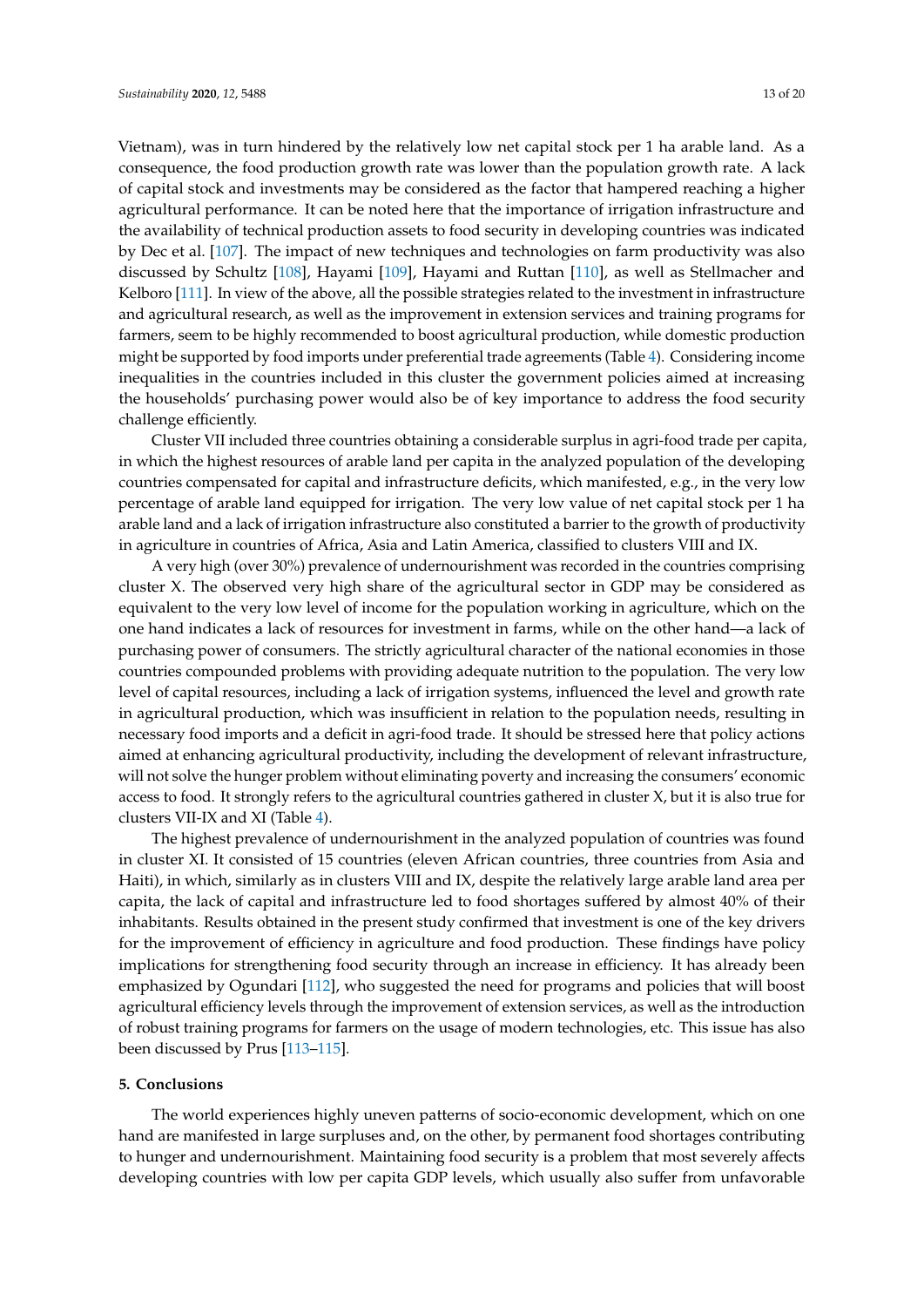agricultural conditions and infrastructure deficiencies. Based on the cluster analysis, two main reasons for food insecurity may be identified. In some regions, the reason is the physical and/or economic unavailability of food (clusters composed of Sub-Saharan Africa and South-Eastern Asia). Other ones, in turn, experience social inequalities in nutrition (countries affected by this problem include oil producers with various economic development levels, located in different continents, such as Iraq, Angola, Nigeria or Ecuador).

It results from these analyses that problems with maintaining food security are found with the greatest intensity in developing countries with a high share of agriculture in their GDP, adverse conditions hindering agricultural production and deficient infrastructure. However, a small arable area per capita does not necessarily mean high rates of undernourishment. This is because the limited resources of agricultural land may be compensated for by increased productivity and imported food to cover the deficiency. Therefore, somewhat in spite of the Malthusian theory, the irrigation of arable land, the agricultural trade balance and the deployment of technical production assets proves to be more important in determining the nutrition situation than arable area per capita. Increasing the agricultural productivity through the adaptation and adoption of farming technologies, as well as the improvement in extension services and training programs for farmers and implementing an open trade policy which, while not detrimental to the interests of domestic producers and consumers, allows countries to raise funds for financing the import of food that compensates for the short domestic supply. These are the measures that could result in solving the nutrition problem in oil- or natural gas-producing countries and small island tourist economies (clusters I-IV). Promoting environmentally friendly technologies, expanding investments in agricultural research and extension systems and enhancing farmers' education accompanied by technology transfer from developed countries should be seen as crucial components of policies implemented to improve food security in countries facing the challenge of agricultural productivity enhancement, including the most populous ones in the world (clusters V-VI). Investments in agricultural infrastructure along with eliminating income inequalities by adopting measures aimed at increasing the households' purchasing power, especially those in rural areas, are key drivers for improving food access in countries all over the world, with special regard to Africa, Asia and Latin America (clusters VI-XI).

Note that poorly developed countries may lack incentives that trigger growth and agricultural performance, both on the supply and the demand side. With this in mind, and considering Nurkse's model of the vicious circle of poverty [\[116\]](#page-19-4) and the scarcity of capital, it should be emphasized that alleviating the global hunger problem requires the involvement of the international community, which should provide development assistance oriented at the reasons (rather than just on the effects) for food insecurity. Food aid that supports the development of production and enhancing market infrastructure can play a positive role in enhancing food security. However, food aid is not the only, or in many cases the most efficient, means of addressing food insecurity. In this context, it becomes necessary for developing countries to establish and implement socio-economic growth strategies focused on ensuring conditions for development resulting in increasing the efficiency of national economies, as well as improving the quality of human life. It is necessary to take into account the environmental, social and economic specificity of each country, as well as its political and institutional conditions. Only sustainable development and, subsequently, economic growth is the way to ensure food security at regional, national and individual household levels.

This paper addressed three issues: the linkage between food security, agricultural potential and agricultural performance, spatial diversity of agriculture-oriented reasons for undernourishment, as well as the recognition and better understanding of the most effective interventions to solve the hunger problem under a country's unique conditions. In this way it was possible to offer a comprehensive perspective for the policy formulation world-wide, which may be of interest to scholars and policy makers. However, the study has its limitations. The primary aim of the typology was to investigate spatial diversity in food security and its sectoral causes. Hence, the study is primarily a static one and generally it does not take into account the variation of these variables over time and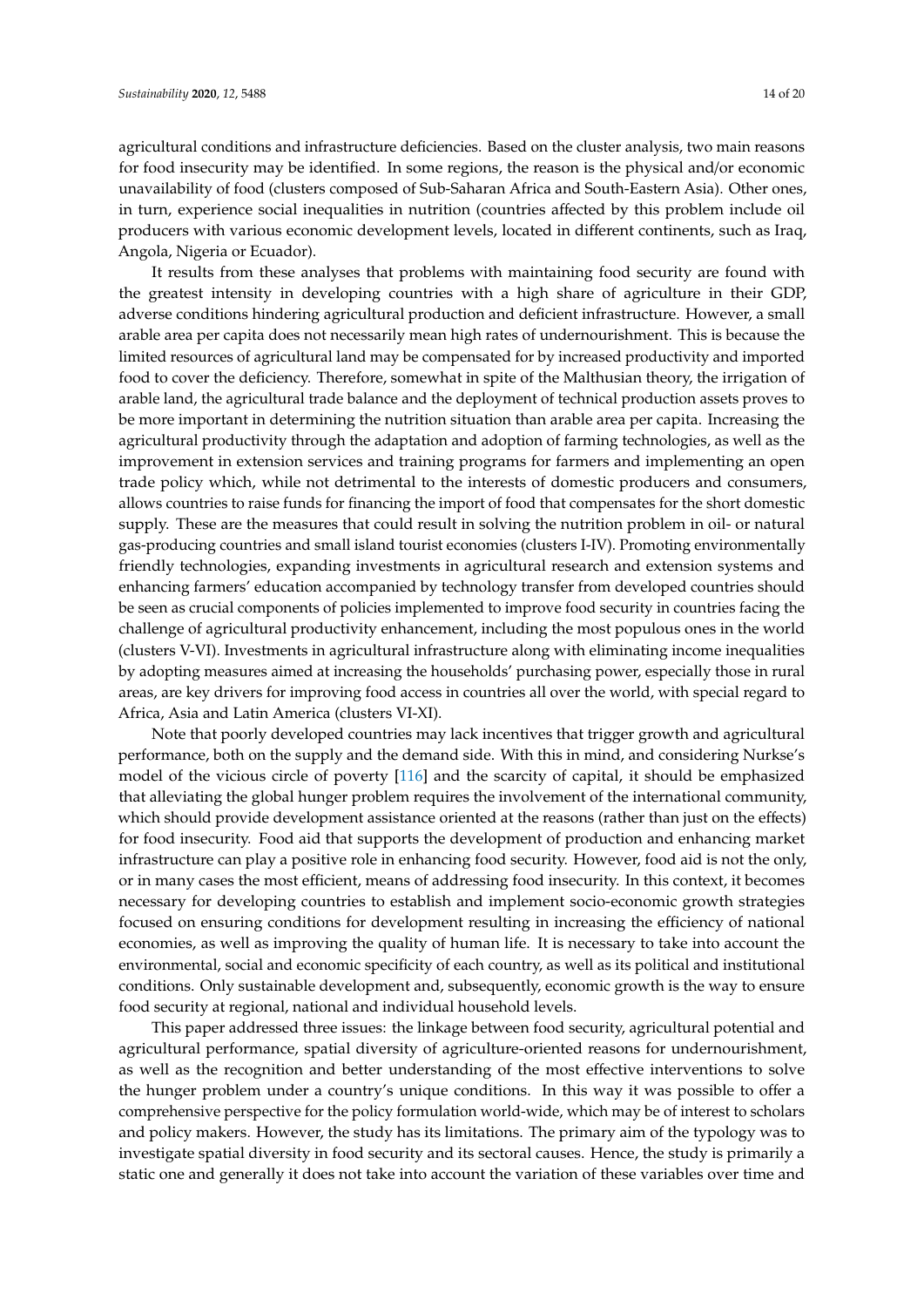the source of this variation. It may be important to include indicators of time trends to gain insight into changes in the food security status and evaluate the effectiveness of interventions implemented. Examining the impacts of macroeconomic, institutional and external shocks over time would require additional research. These shocks that affect agricultural activity and disrupt agricultural production include, e.g., price fluctuations, trade policies, political instability, weather conditions, natural disasters and epidemic threats. Variables responsible for the population's purchasing power and shaping the economic access to food should also be considered. Including into the analysis both macro- and mesoeconomic determinants would have offered many more comprehensive foundations to establish multidimensional growth strategies aimed at improving food security. It can also be mentioned that this paper, similarly to the majority of existing studies, is related to food availability and food access rather than the health and nutrition dimension of food security. In the further step of the research, it may be valuable to incorporate into the grouping some criteria related to consumption patterns and food utilization.

**Author Contributions:** Conceptualization, K.P. and M.K.; methodology, K.P.; formal analysis, K.P. and M.K.; investigation, K.P. and M.K.; resources, K.P. and M.K.; writing—original draft preparation, K.P. and M.K.; writing—review and editing, K.P.; visualization, M.K.; supervision, K.P.; project administration, K.P.; funding acquisition, K.P. and M.K. All authors have read and agreed to the published version of the manuscript.

Funding: This research was funded by the Faculty of Economics and Social Sciences, Poznań University of Life Sciences.

**Conflicts of Interest:** The authors declare no conflict of interest.

#### **References**

- <span id="page-14-10"></span><span id="page-14-0"></span>1. Sibhatu, K.T.; Qaim, M. Rural food security, subsistence agriculture, and seasonality. *PLoS ONE* **2017**, *12*, e0186406. [\[CrossRef\]](http://dx.doi.org/10.1371/journal.pone.0186406) [\[PubMed\]](http://www.ncbi.nlm.nih.gov/pubmed/29049329)
- <span id="page-14-1"></span>2. Jerzak, M.A.; Smiglak-Krajewska, M. Globalization of the Market for Vegetable Protein Feed and Its Impact ´ on Sustainable Agricultural Development and Food Security in EU Countries Illustrated by the Example of Poland. *Sustainability* **2020**, *12*, 888. [\[CrossRef\]](http://dx.doi.org/10.3390/su12030888)
- <span id="page-14-2"></span>3. Ahmed, U.I.; Ying, L.; Bashir, M.K.; Abid, M.; Zulfigar, F. Status and determinants of small farming households' food security and role of market access in enhancing food security in rural Pakistan. *PLoS ONE* **2017**, *12*, e0185466. [\[CrossRef\]](http://dx.doi.org/10.1371/journal.pone.0185466) [\[PubMed\]](http://www.ncbi.nlm.nih.gov/pubmed/29077719)
- <span id="page-14-3"></span>4. Prosekov, A.Y.; Ivanova, S.A. Food security: The challenge of the present. *Geoforum* **2018**, *91*, 73–77. [\[CrossRef\]](http://dx.doi.org/10.1016/j.geoforum.2018.02.030)
- 5. The Top 10 Causes of World Hunger. 27 May 2019. Available online: https://[www.concernusa.org](https://www.concernusa.org/story/top-causes-world-hunger/)/story/top[causes-world-hunger](https://www.concernusa.org/story/top-causes-world-hunger/)/ (accessed on 20 June 2020).
- 6. Causes and Effects of Food Insecurity Environmental Sciences Essay. 5 December 2016. Available online: https://www.ukessays.com/essays/[environmental-sciences](https://www.ukessays.com/essays/environmental-sciences/causes-and-effects-of-food-insecurity-environmental-sciences-essay.php)/causes-and-effects-of-food[insecurity-environmental-sciences-essay.php](https://www.ukessays.com/essays/environmental-sciences/causes-and-effects-of-food-insecurity-environmental-sciences-essay.php) (accessed on 20 June 2020).
- <span id="page-14-4"></span>7. Smith, L.C.; El Obeid, A.E.; Jensen, H.H. The Geography and Causes of Food Insecurity in Developing Countries. *Agric. Econ.* **2000**, *22*, 199–215. [\[CrossRef\]](http://dx.doi.org/10.1111/j.1574-0862.2000.tb00018.x)
- <span id="page-14-5"></span>8. Our World in Data. Available online: https://ourworldindata.org/[hunger-and-undernourishment#what](https://ourworldindata.org/hunger-and-undernourishment#what-share-of-people-are-undernourished)[share-of-people-are-undernourished](https://ourworldindata.org/hunger-and-undernourishment#what-share-of-people-are-undernourished) (accessed on 22 May 2020).
- <span id="page-14-6"></span>9. Porkka, M.; Kummu, M.; Siebert, S.; Varis, O. From Food Insufficiency towards Trade Dependency: A Historical Analysis of Global Food Availability. *PLoS ONE* **2013**, *8*, e82714. [\[CrossRef\]](http://dx.doi.org/10.1371/journal.pone.0082714) [\[PubMed\]](http://www.ncbi.nlm.nih.gov/pubmed/24367545)
- <span id="page-14-7"></span>10. Food and Agriculture Organization of the United Nations Statistical Database. Annual Population. Available online: http://[www.fao.org](http://www.fao.org/faostat/en/#data/OA)/faostat/en/#data/OA (accessed on 22 May 2020).
- <span id="page-14-8"></span>11. Silva, G. Feeding the World in 2050 and Beyond–Part 1: Productivity Challenges. Michigan State University Extension–3 December 2018. Available online: https://www.canr.msu.edu/news/[feeding-the-world-in-2050](https://www.canr.msu.edu/news/feeding-the-world-in-2050-and-beyond-part-1) [and-beyond-part-1](https://www.canr.msu.edu/news/feeding-the-world-in-2050-and-beyond-part-1) (accessed on 20 June 2020).
- <span id="page-14-9"></span>12. Elferink, M.; Schierhorn, F. Global Demand for Food Is Rising. Can We Meet It? Harvard Business Review-7 April 2016. Available online: https://hbr.org/2016/04/[global-demand-for-food-is-rising-can-we](https://hbr.org/2016/04/global-demand-for-food-is-rising-can-we-meet-it)[meet-it](https://hbr.org/2016/04/global-demand-for-food-is-rising-can-we-meet-it) (accessed on 20 June 2020).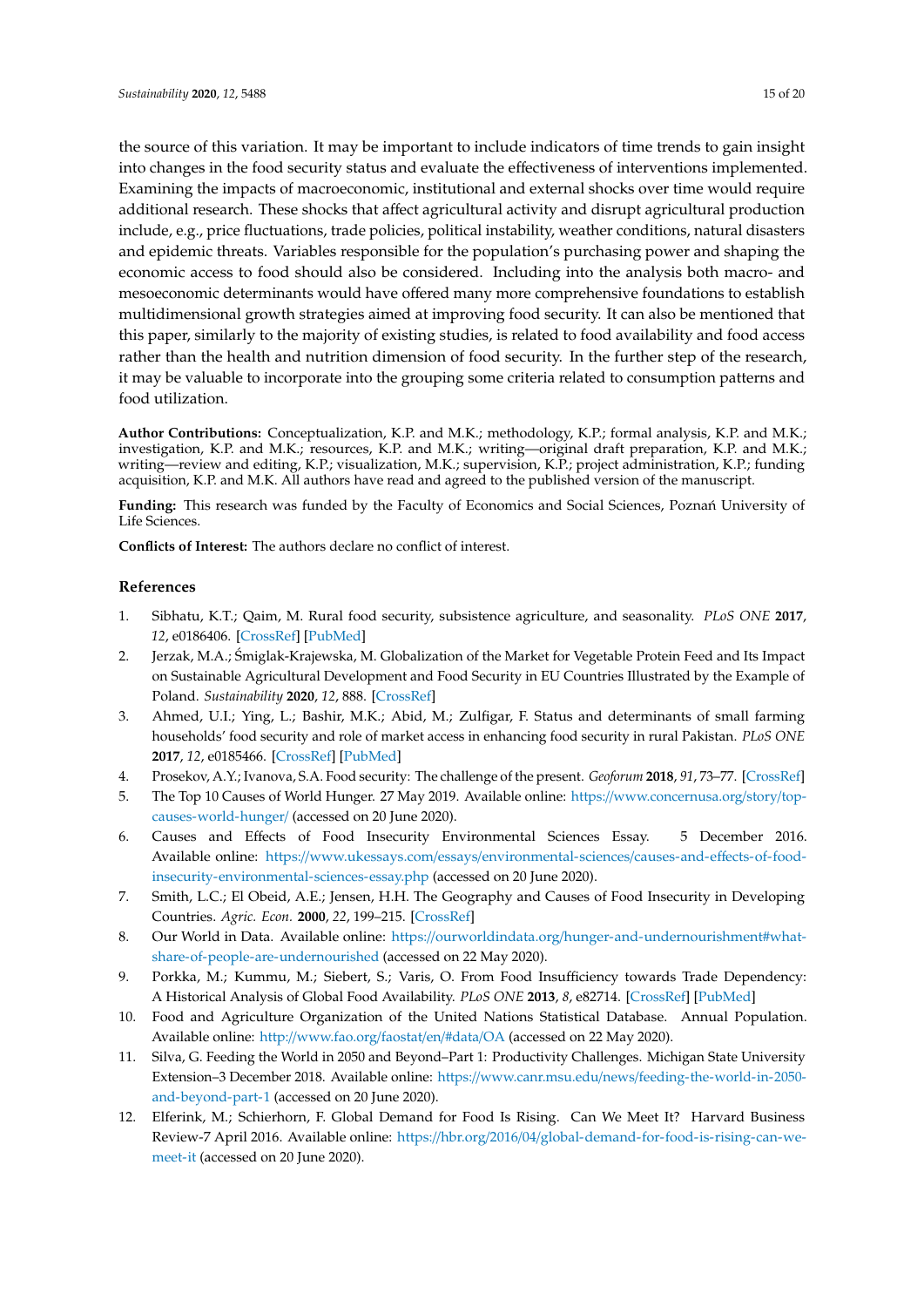- <span id="page-15-0"></span>13. Fukase, E.; Martin, W.J. *Economic Growth, Convergence, and World Food Demand and Supply*; Policy Research Working Paper 8257; World Bank Group, Development Research Group Agriculture and Rural Development Team: Washington, DC, USA, 2017.
- <span id="page-15-1"></span>14. Foley, J.A.; Ramankutty, N.; Brauman, K.A.; Cassidy, E.S.; Gerber, J.S.; Johnston, M.; Mueller, N.D.; O'Connell, C.; Ray, D.K.; West, P.C.; et al. Solutions for a Cultivated Planet. *Nature* **2011**, *478*, 337–342. [\[CrossRef\]](http://dx.doi.org/10.1038/nature10452)
- <span id="page-15-2"></span>15. Tilman, D.; Balzer, C.; Hill, J.; Befort, B.L. Global food demand and the sustainable intensification of agriculture. *Proc. Natl. Acad. Sci. USA* **2011**, *108*, 20260–20264. [\[CrossRef\]](http://dx.doi.org/10.1073/pnas.1116437108)
- <span id="page-15-3"></span>16. Smutka, L.; Steininger, M.; Miffek, O. World agricultural production and consumption. *Agris on-line Papers Econ. Inform.* **2009**, *1*, 3–12.
- <span id="page-15-9"></span>17. Otsuka, K. Food insecurity, income inequality, and the changing comparative advantage in world agriculture. *Agric. Econ.* **2013**, *44*, 7–18. [\[CrossRef\]](http://dx.doi.org/10.1111/agec.12046)
- 18. Smutka, L.; Steininger, M.; Maitah, M.; Škubna, O. The Czech Agrarian Foreign Trade—Ten Years after the EU Accession. In *Agrarian Perspectives XXIV: Proceedings of the 24th International Scientific Conference, Czech University of Life Sciences Prague, Faculty of Economics and Management, Prague, Czech Republic,* 16–18 September 2015; Smutka, L., Řezbová, H., Eds.; CAB Direct: Glasgow, UK, 2015; pp. 385–392.
- <span id="page-15-4"></span>19. Wegren, S.K.; Elvestad, C. Russia's food self-sufficiency and food security: An assessment. *Post Communist Econ.* **2018**, *30*, 565–587. [\[CrossRef\]](http://dx.doi.org/10.1080/14631377.2018.1470854)
- <span id="page-15-5"></span>20. Cook, D.C.; Fraser, R.W.; Paini, D.R.; Warden, A.C.; Lonsdale, W.M.; De Barro, P.J. Biosecurity and Yield Improvement Technologies Are Strategic Complements in the Fight against Food Insecurity. *PLoS ONE* **2011**, *6*, e26084. [\[CrossRef\]](http://dx.doi.org/10.1371/journal.pone.0026084) [\[PubMed\]](http://www.ncbi.nlm.nih.gov/pubmed/22022517)
- <span id="page-15-6"></span>21. Stocking, M.A. Tropical Soils and Food Security: The Next 50 Years. *Science* **2003**, *302*, 1356–1359. [\[CrossRef\]](http://dx.doi.org/10.1126/science.1088579) [\[PubMed\]](http://www.ncbi.nlm.nih.gov/pubmed/14631030)
- <span id="page-15-7"></span>22. Smyth, S.J.; Phillips, P.W.B.; Kerr, W.A. Food security and the evaluation of risk. *Glob. Food Secur.* **2015**, *4*, 16–23. [\[CrossRef\]](http://dx.doi.org/10.1016/j.gfs.2014.08.001)
- <span id="page-15-8"></span>23. Pinstrup-Andersen, P.; Pandya-Lorch, R. Food security and sustainable use of natural resources: A 2020 Vision. *Ecol. Econ.* **1998**, *26*, 1–10. [\[CrossRef\]](http://dx.doi.org/10.1016/S0921-8009(97)00067-0)
- <span id="page-15-10"></span>24. Irz, X.; Lin, L.; Thirtle, C.; Wiggins, S. Agricultural Productivity Growth and Poverty Alleviation. *Dev. Policy Rev.* **2001**, *19*, 449–466. [\[CrossRef\]](http://dx.doi.org/10.1111/1467-7679.00144)
- <span id="page-15-11"></span>25. Majid, N. *Reaching Millennium Goals: How Well Does Agricultural Productivity Growth Reduce Poverty?* Employment Strategy Paper No. 12; International Labour Organization: Geneva, Switzerland, 2004.
- <span id="page-15-12"></span>26. Diaz-Bonilla, E.; Thomas, M.; Robinson, S.; Cattaneo, A. *Food Security and Trade Negotiations in the World Trade Organization: A Cluster Analysis of Country Groups*; TMD Discussion Paper No. 59; Trade and Macroeconomic Division, International Food Policy Research Institute: Washington, DC, USA, 2000.
- <span id="page-15-13"></span>27. Diaz-Bonilla, E.; Thomas, M. *Why Some Are More Equal Than Others? Country Typologies of Food Security*; Background Paper Prepared for The State of Agricultural Commodity Markets 2015-16; FAO: Rome, Italy, 2015.
- <span id="page-15-14"></span>28. Baer-Nawrocka, A.; Sadowski, A. Food Security and Food Self-Sufficiency Around the World: A Typology of Countries. *PLoS ONE* **2019**, *14*, e0213448. [\[CrossRef\]](http://dx.doi.org/10.1371/journal.pone.0213448)
- <span id="page-15-15"></span>29. Yu, B.; You, L.; Fan, S. Toward a Typology of Food Security in Developing Countries. In *IFPRI Discussion Paper 00945. Development Strategy and Governance Division*; International Food Policy Research Institute: Washington, DC, USA, 2010.
- <span id="page-15-16"></span>30. Yu, B.; You, L. A Typology of Food Security in Developing Countries. *China Agric. Econ. Rev.* **2013**, *5*, 118–153. [\[CrossRef\]](http://dx.doi.org/10.1108/17561371311294810)
- <span id="page-15-17"></span>31. Zhang, X.; Johnson, M.; Resnick, D.; Robinson, S. Cross-Country Typologies and Development Strategies to End Hunger in Africa. In *DSGD Discussion Paper No. 8. Development Strategy and Governance Division*; International Food Policy Research Institute: Washington, DC, USA, 2004.
- <span id="page-15-18"></span>32. Pieters, H.; Gerber, N.; Mekonnen, D. Country Typology on The Basis of FNS. In *A Typology of Countries Based on FNS Outcomes and Their Agricultural, Economic, Political, Innovation and Infrastructure National Profiles*; FOODSECURE Technical Paper No. 2; LEI Wageningen UR: Wageningen, The Netherlands, 2014.
- <span id="page-15-19"></span>33. Maslow, A. *Motivation and Personality*, 3rd ed.; Addison-Wesley: New York, NY, USA, 1954.
- <span id="page-15-20"></span>34. Malthus, T.R. *An Essay on the Principle of Population, as It A*ff*ects the Future Improvement of Society*; Printed for J. Johnson: London, UK, 1798.
- <span id="page-15-21"></span>35. Boserup, E. *Population and Technology*; Basil Blackwell: Oxford, UK, 1981.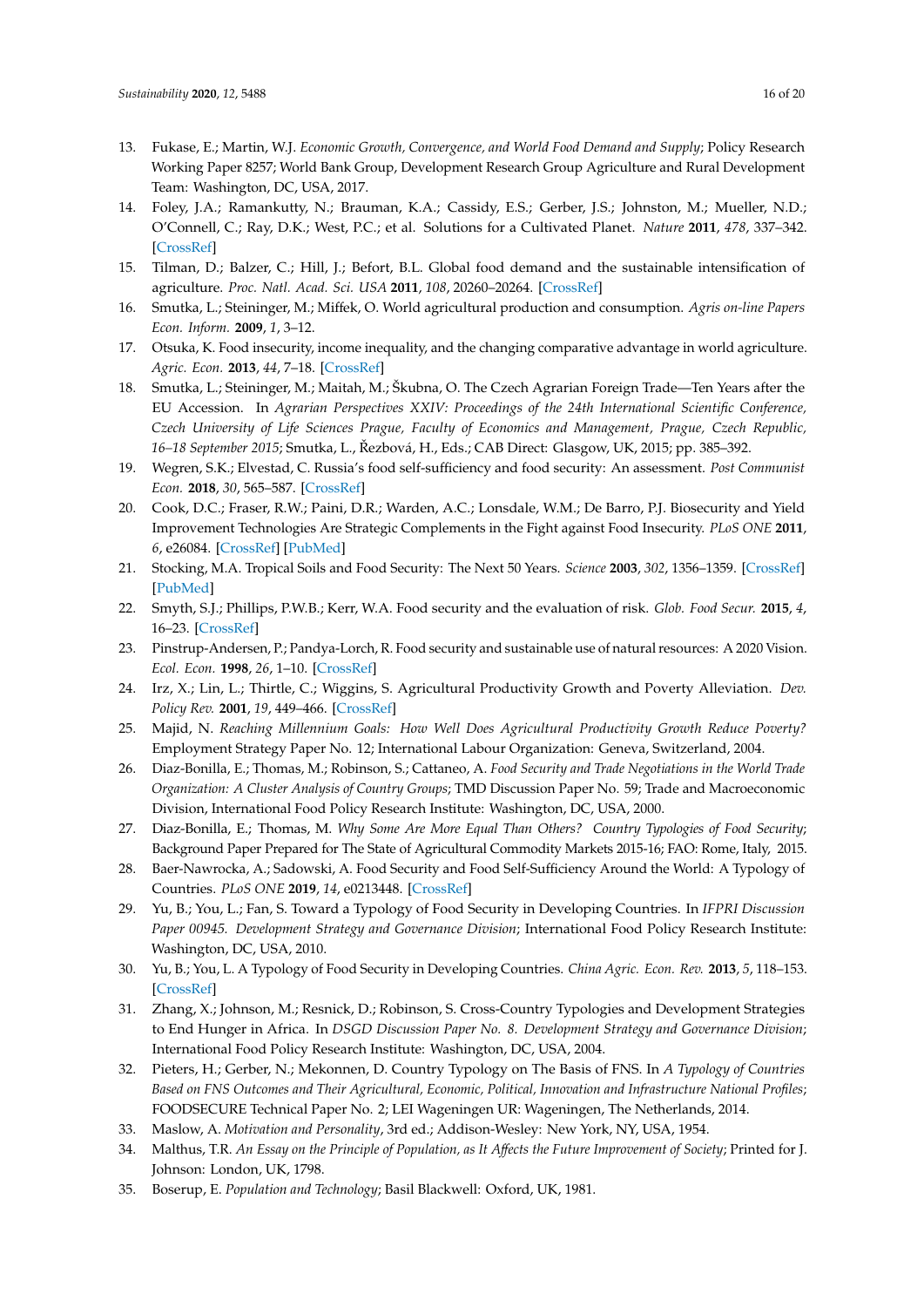- <span id="page-16-18"></span><span id="page-16-0"></span>36. Smith, K. *The Malthusian Controversy*; Routledge & Kegan Paul: London, UK, 1951.
- <span id="page-16-1"></span>37. Foster, P.; Leathers, H.D. *The World Food Problem. Tackling the Causes of Undernutrition in the Third World*, 3rd ed.; Lynne Rienner Publishers: Boulder, CO, USA, 1999.
- <span id="page-16-2"></span>38. Dowd, D. *Inequality and the Global Economic Crisis*; Pluto Press: London, UK, 2009.
- <span id="page-16-3"></span>39. Food and Agriculture Organization of the United Nations Statistical Database. Suite of Food Security Indicators. Available online: http://[www.fao.org](http://www.fao.org/faostat/en/#data/FS)/faostat/en/#data/FS (accessed on 22 May 2020).
- <span id="page-16-4"></span>40. Poleman, T.T. Quantifying the nutrition situation in developing countries. *Food Res. Inst. Stud.* **1981**, *18*, 1–58.
- <span id="page-16-5"></span>41. Cirera, X.; Masset, E. Income distribution trends and future food demand. *Philos. Trans. R. Soc. B Biol. Sci.* **2010**, *365*, 2821–2834. [\[CrossRef\]](http://dx.doi.org/10.1098/rstb.2010.0164)
- 42. Rask, K.J.; Rask, N. Economic development and food production-consumption balance: A growing global challenge. *Food Policy* **2011**, *36*, 186–196. [\[CrossRef\]](http://dx.doi.org/10.1016/j.foodpol.2010.11.015)
- <span id="page-16-6"></span>43. Skoufias, E.; Di Maro, V.; González-Cossío, T.; Ramirez, S.R. Food quality, calories and household income. *Appl. Econ.* **2011**, *43*, 4331–4342. [\[CrossRef\]](http://dx.doi.org/10.1080/00036846.2010.491454)
- <span id="page-16-7"></span>44. Sen, A. *Development as Freedom*; Anchor Books: New York, NY, USA, 1999.
- <span id="page-16-8"></span>45. Progress in Nutrition. In *6th Report on the World Nutrition Situation*; The United Nations System Standing Committee on Nutrition: Geneva, Switzerland, 2010.
- <span id="page-16-9"></span>46. Hazell, P.; Wood, S. Drivers of change in global agriculture. *Philos. Trans. R. Soc. B Biol. Sci.* **2008**, *363*, 495–515. [\[CrossRef\]](http://dx.doi.org/10.1098/rstb.2007.2166) [\[PubMed\]](http://www.ncbi.nlm.nih.gov/pubmed/17656343)
- <span id="page-16-10"></span>47. Nellemann, C.; Macdevetta, M.; Manders, T.; Eickhout, B.; Svihus, B.; Prins, A.G.; Kaltenborn, B.P. *The Environmental Food Crisis: The Environment's Role in Averting Future Food Crises*; A UNEP Rapid Response Assessment; United Nations Environment Programme, GRID-Arendal: Arendal, Norway, 2019; Available online: http://[www.grida.no](http://www.grida.no/publications/154)/publications/154 (accessed on 12 May 2020).
- <span id="page-16-11"></span>48. Rockström, J.; Steffen, W.; Noone, K.; Persson, Å.; Chapin, F.S., III; Lambin, E.F.; Lenton, T.M.; Scheffer, M.; Folke, C.; Schellnhuber, H.J.; et al. A safe operating space for humanity. *Nature* **2009**, *461*, 472–475. [\[CrossRef\]](http://dx.doi.org/10.1038/461472a) [\[PubMed\]](http://www.ncbi.nlm.nih.gov/pubmed/19779433)
- <span id="page-16-12"></span>49. Geist, H.J.; Lambin, E.F. Proximate Causes and Underlying Driving Forces of Tropical Deforestation: Tropical forests are disappearing as the result of many pressures, both local and regional, acting in various combinations in different geographical locations. *BioScience* **2002**, *52*, 143–150. [\[CrossRef\]](http://dx.doi.org/10.1641/0006-3568(2002)052[0143:PCAUDF]2.0.CO;2)
- <span id="page-16-13"></span>50. Foley, J.A.; DeFries, R.; Asner, G.P.; Barford, C.; Bonan, G.; Carpenter, S.R.; Chapin, F.S.; Coe, M.T.; Daily, G.C.; Gibbs, H.K.; et al. Global Consequences of Land Use. *Science* **2005**, *309*, 570–574. [\[CrossRef\]](http://dx.doi.org/10.1126/science.1111772)
- <span id="page-16-14"></span>51. Noleppa, S.; von Witzke, H.; Cartsburg, M. *The Social, Economic and Environmental Value of Agricultural Productivity in the European Union. Impacts on Markets and Food Security, Rural Income and Employment, Resource Use, Climate Protection, and Biodiversity HFFA Working Paper No. 3*; Humboldt Forum for Food and Agriculture e.V. (HFFA): Berlin, Germany, 2013.
- 52. Wang, S.L.; Heisey, P.; Schimmelpfennig, D.; Bal, E. Agricultural Productivity Growth in the United States: Measurement, Trends and Drivers. In *Economic Research Report 189 from United States Department of Agriculture. Economic Research Service*; U.S. Department of Agriculture: Washington, DC, USA, 2015. [\[CrossRef\]](http://dx.doi.org/10.22004/ag.econ.207954)
- 53. Pretty, J.; Toulmin, C.; Williams, S. Sustainable intensification in African agriculture. *Int. J. Agric. Sustain.* **2011**, *9*, 5–24. [\[CrossRef\]](http://dx.doi.org/10.3763/ijas.2010.0583)
- 54. Lee, D.R. Agricultural Sustainability and Technology Adoption: Issues and Policies for Developing Countries. *Am. J. Agric. Econ.* **2005**, *87*, 1325–1334. [\[CrossRef\]](http://dx.doi.org/10.1111/j.1467-8276.2005.00826.x)
- 55. Adenle, A.A.; Weding, K.; Azadi, H. Sustainable Agriculture and Food Security in Africa: The Role of Innovative Technologies and International Organizations. *Technol. Soc.* **2019**, *58*, 1–17. [\[CrossRef\]](http://dx.doi.org/10.1016/j.techsoc.2019.05.007)
- 56. Basiago, A.D. Sustainable Development in Indonesia: A Case Study of an Indigenous Regime of Environmental Law and Policy. *Int. J. Sustain. Dev. World Ecol.* **1995**, *2*, 199–211. [\[CrossRef\]](http://dx.doi.org/10.1080/13504509509469900)
- <span id="page-16-15"></span>57. Zhang, J.; Chen, G.C.; Xing, S.; Shan, Q.; Wang, Y.; Li, Z. Water Shortages and Countermeasures for Sustainable Utilisation in The Context of Climate Change in the Yellow River Delta Region, China. *Int. J. Sustain. Dev. World Ecol.* **2011**, *18*, 177–185. [\[CrossRef\]](http://dx.doi.org/10.1080/13504509.2011.556814)
- <span id="page-16-16"></span>58. McDonald, B.L. *Food Security*; Polity Press: Cambridge, UK, 2010.
- <span id="page-16-17"></span>59. Goodland, R.; Ledec, G. Neoclassical Economics and Principles of Sustainable Development. *Ecol. Model.* **1987**, *38*, 19–46. [\[CrossRef\]](http://dx.doi.org/10.1016/0304-3800(87)90043-3)
- 60. Pretty, J.N. Participatory Learning for Sustainable Agriculture. *World Dev.* **1995**, *23*, 1247–1263. [\[CrossRef\]](http://dx.doi.org/10.1016/0305-750X(95)00046-F)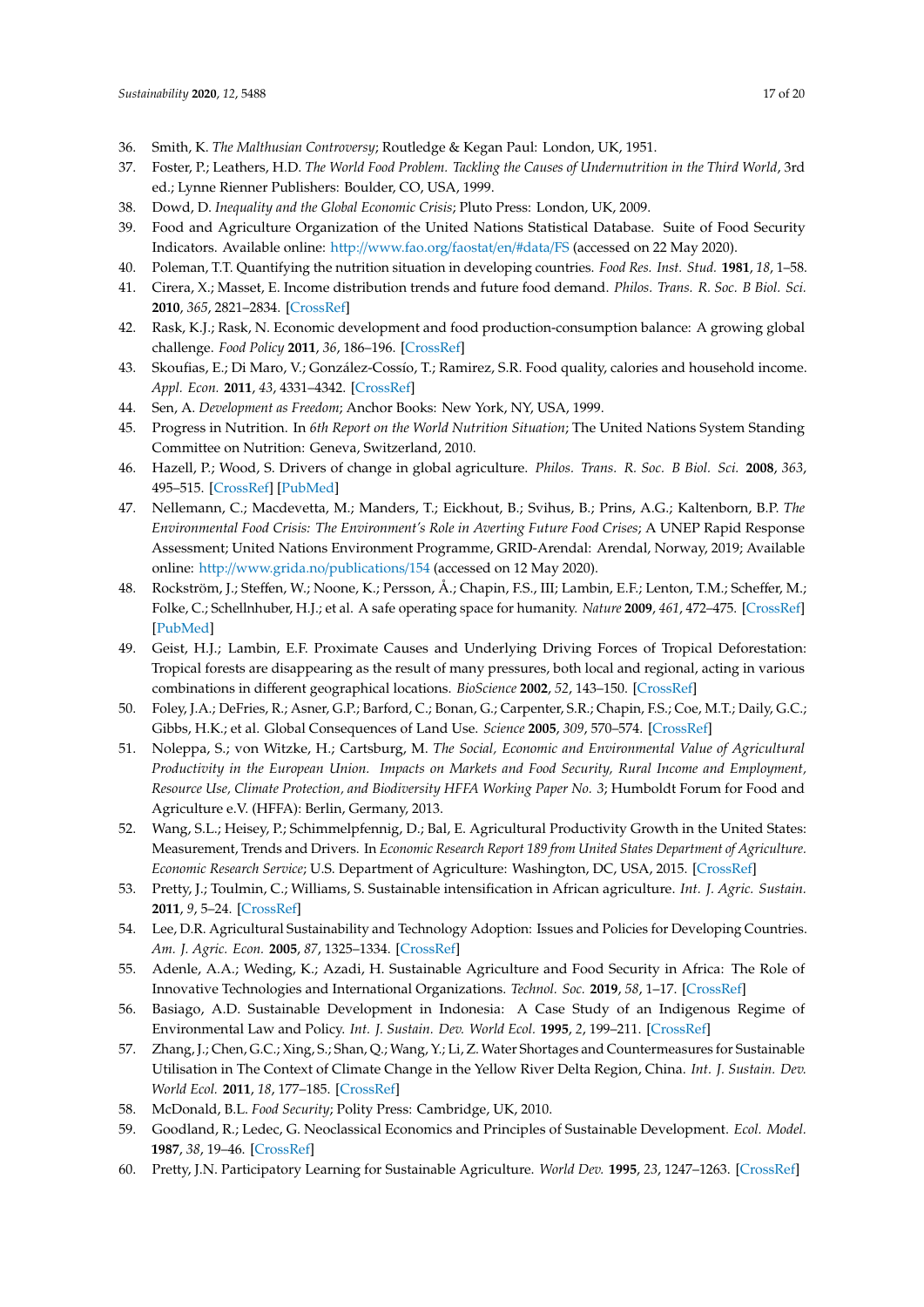- 61. Daly, H.E. *Ecological Economics and Sustainable Development. Selected Essays of Herman Daly*; Edward Elgar: Cheltenham, UK, 2007.
- 62. Zegar, J.S. *Współczesne Wyzwania Rolnictwa (Contemporary Challenges of Agriculture)*; Polish Scientific Publishers: Warsaw, Poland, 2012.
- <span id="page-17-0"></span>63. Vitunskiene, V.; Dabkiene, V. Framework for assessing the farm relative sustainability: A Lithuanian case study. *Agric. Econ. Czech* **2016**, *62*, 134–148. [\[CrossRef\]](http://dx.doi.org/10.17221/125/2015-AGRICECON)
- <span id="page-17-1"></span>64. Conceição, P.; Levine, S.; Lipton, M.; Warren-Rodríguez, A. Toward a food secure future: Ensuring food security for sustainable human development in Sub-Saharan Africa. *Food Policy* **2016**, *60*, 1–9. [\[CrossRef\]](http://dx.doi.org/10.1016/j.foodpol.2016.02.003)
- <span id="page-17-2"></span>65. Food and Agriculture Organization of the United Nations Statistical Database. FAOSTAT. Available online: http://[www.fao.org](http://www.fao.org/faostat/en/#data/)/faostat/en/#data/ (accessed on 22 May 2020).
- <span id="page-17-3"></span>66. Wysocki, F. *Metody Taksonomiczne w Rozpoznawaniu Typów Ekonomicznych Rolnictwa i Obszarów Wiejskich (Taxonomic Methods to Identify Economic Types of Agriculture and Rural Areas)*; Poznan University of Life Sciences: Poznań, Poland, 2010.
- <span id="page-17-4"></span>67. Distances between Clustering, Hierarchical Clustering. 36-350, Data Mining. 14 September 2009. Available online: https://[www.stat.cmu.edu](https://www.stat.cmu.edu/~{}cshalizi/350/lectures/08/lecture-08.pdf)/~{}cshalizi/350/lectures/08/lecture-08.pdf (accessed on 22 May 2020).
- <span id="page-17-5"></span>68. Ward, J.H., Jr. Hierarchical Grouping to Optimize an Objective Function. *J. Am. Stat. Assoc.* **1963**, *58*, 236–244. [\[CrossRef\]](http://dx.doi.org/10.1080/01621459.1963.10500845)
- <span id="page-17-6"></span>69. Sokołowski, A. *Metody Stosowane w Data Mining (Data Mining Techniques)*; StatSoft Polska: Krakow, Poland, 2002; Available online: https://media.statsoft.pl/\_old\_dnn/downloads/[metody\\_stosowane\\_w\\_data\\_mining.](https://media.statsoft.pl/_old_dnn/downloads/metody_stosowane_w_data_mining.pdf) [pdf](https://media.statsoft.pl/_old_dnn/downloads/metody_stosowane_w_data_mining.pdf) (accessed on 20 May 2020).
- <span id="page-17-7"></span>70. Marek, T. Analiza Skupień w Badaniach Empirycznych, Metody SAHN (Cluster Analysis in Empirical Research. *SAHN Methods)*; Polish Scientific Publishers: Warsaw, Poland, 1989.
- <span id="page-17-8"></span>71. Cox, D.R. Note on grouping. *J. Am. Stat. Assoc.* **1957**, *52*, 543–547. [\[CrossRef\]](http://dx.doi.org/10.1080/01621459.1957.10501411)
- <span id="page-17-9"></span>72. Fisher, W.D. On grouping for maximum homogeneity. *J. Am. Stat. Assoc.* **1958**, *53*, 789–798. [\[CrossRef\]](http://dx.doi.org/10.1080/01621459.1958.10501479)
- <span id="page-17-10"></span>73. Mardia, K.V.; Kent, J.T.; Bibby, J.M. *Multivariate Analysis*; Academic Press: London, UK, 1979.
- <span id="page-17-11"></span>74. Stanisz, A. Przystępny Kurs Statystyki z Zastosowaniem STATISTICA PL na Przykładach z Medycyny. Tom 3: *Analizy Wielowymiarowe (A user-Friendlye Course in Statistics using STATISTICA PL Based on Examples from Medicine. Volume 3: Multivariate Analyses)*, 1st ed.; Statsoft: Cracow, Poland, 2007.
- <span id="page-17-12"></span>75. Poczta, W.; Średzińska, J.; Chenczke, M. Economic Situation of Dairy Farms in Identified Clusters of European Union Countries. *Agriculture* **2020**, *10*, 92. [\[CrossRef\]](http://dx.doi.org/10.3390/agriculture10040092)
- <span id="page-17-13"></span>76. Burchi, F.; De Muro, P. From food availability to nutritional capabilities: Advancing food security analysis. *Food Policy* **2016**, *60*, 10–19. [\[CrossRef\]](http://dx.doi.org/10.1016/j.foodpol.2015.03.008)
- 77. Mrówczyńska-Kamińska, A. Znaczenie rolnictwa w gospodarce narodowej w Polsce: Analiza makroekonomiczna i regionalna (The importance of agriculture in the Polish national economy: Macroeconomic and regional analysis). *Zesz. Nauk. SGGW Probl. Rol. Swiat. ´* **2008**, *5*, 96–107.
- 78. Poczta, W.; Pawlak, K.; Dec, M. Globalny problem ˙zywno´sciowy–typologia krajów według stopnia niedo żywienia (Global nutrition problem–a typology of countries according to the rate of undernourishment). *J. Law Econ. Sociol.* **2008**, *70*, 191–204.
- 79. Baer-Nawrocka, A.; Markiewicz, N. Zróżnicowanie przestrzenne potencjału produkcyjnego rolnictwa w krajach Unii Europejskiej (The Spatial Differentiation of Agricultural Potential in EU Countries). *Roczniki Nauk Rolniczych Seria G* **2010**, *97*, 9–15.
- 80. Sapa, A. Rolnictwo krajów najsłabiej rozwiniętych–wybrane aspekty (Agriculture in the economies of the Least Developed Countries–selected aspects). *Roczniki Ekonomiczne Kujawsko-Pomorskiej Szkoły Wy˙zszej w Bydgoszczy* **2012**, *5*, 149–159.
- <span id="page-17-16"></span>81. Brooks, J.; Matthews, A. *Trade Dimensions of Food Security*; Food, Agriculture and Fisheries Papers No. 77; OECD Publishing: Paris, France, 2015. [\[CrossRef\]](http://dx.doi.org/10.1787/5js65xn790nv-en)
- <span id="page-17-17"></span>82. Gohar, A.A.; Amer, S.A.; Ward, F.A. Irrigation infrastructure and water appropriation rules for food security. *J. Hydrol.* **2015**, *520*, 85–100. [\[CrossRef\]](http://dx.doi.org/10.1016/j.jhydrol.2014.11.036)
- <span id="page-17-14"></span>83. Misselhorn, A.; Hendriks, S.L. A systematic review of sub-national food insecurity research in South Africa: Missed opportunities for policy insights. *PLoS ONE* **2017**, *12*, e0182399. [\[CrossRef\]](http://dx.doi.org/10.1371/journal.pone.0182399)
- <span id="page-17-15"></span>84. Sustainable Development Goals, Indicator 2.1.1–Prevalence of undernourishment. Available online: [http:](http://www.fao.org/sustainable-development-goals/indicators/211/en/) //www.fao.org/[sustainable-development-goals](http://www.fao.org/sustainable-development-goals/indicators/211/en/)/indicators/211/en/ (accessed on 20 June 2020).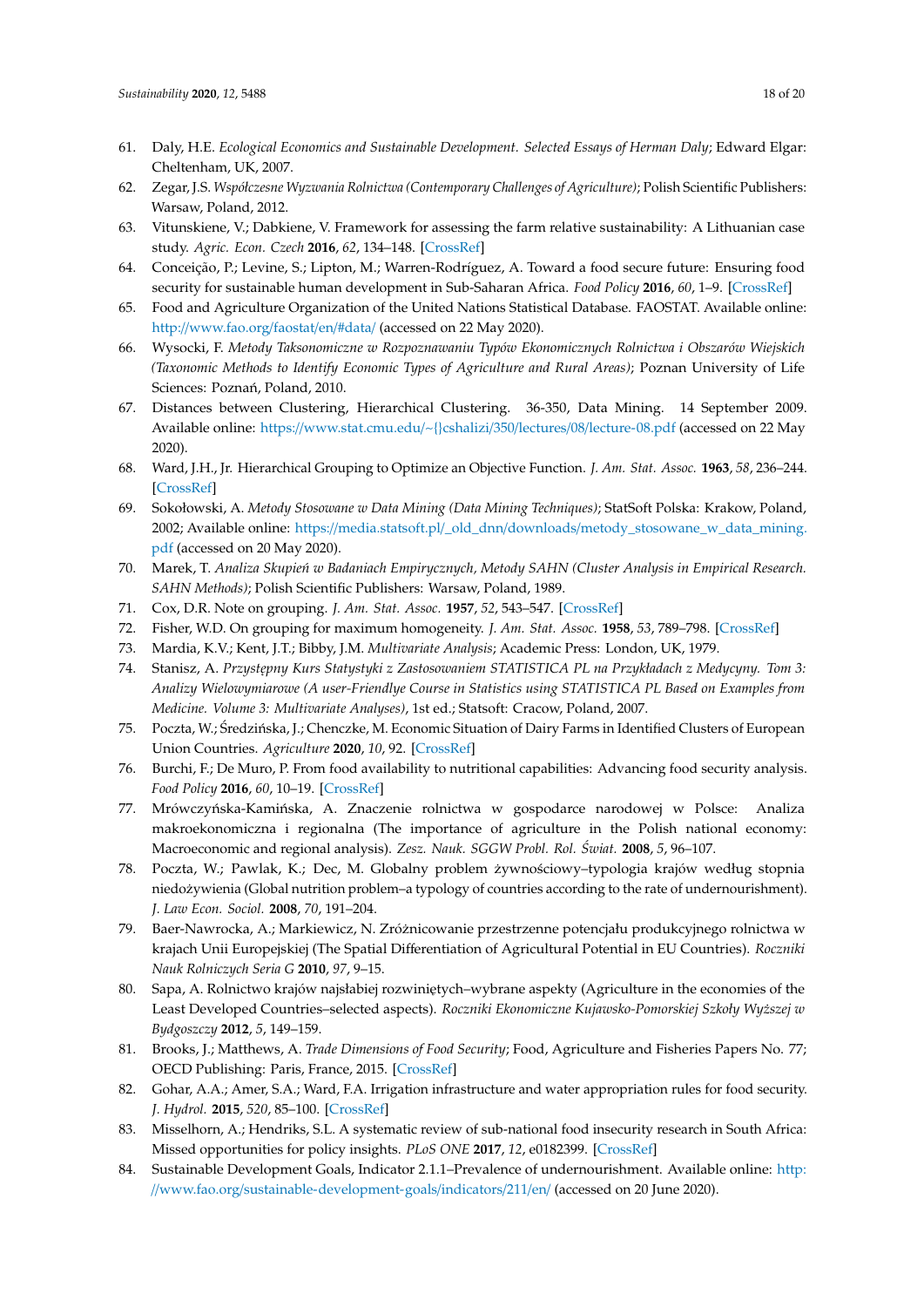- <span id="page-18-8"></span><span id="page-18-7"></span><span id="page-18-6"></span><span id="page-18-5"></span><span id="page-18-4"></span><span id="page-18-0"></span>85. Food and Agriculture Organization of the United Nations Statistical Database. Capital Stock. Available online: http://[www.fao.org](http://www.fao.org/faostat/en/#data/CS)/faostat/en/#data/CS (accessed on 22 May 2020).
- <span id="page-18-1"></span>86. Food and Agriculture Organization of the United Nations Statistical Database. Value of Agricultural Production. Available online: http://[www.fao.org](http://www.fao.org/faostat/en/#data/QV)/faostat/en/#data/QV (accessed on 22 May 2020).
- <span id="page-18-2"></span>87. Sen, A.K. Ingredients of famine analysis: Availability and entitlements. *Q. J. Econ.* **1981**, *96*, 433–464. [\[CrossRef\]](http://dx.doi.org/10.2307/1882681)
- <span id="page-18-3"></span>88. Kolonko, J. *Analiza Dyskryminacyjna i jej Zastosowania w Ekonomii (Discriminant Analysis and its Applications in Economics)*; Polish Scientific Publishers: Warsaw, Poland, 1980.
- 89. Food and Agriculture Organization of the United Nations Statistical Database. Macro Indicators. Available online: http://[www.fao.org](http://www.fao.org/faostat/en/#data/MK)/faostat/en/#data/MK (accessed on 22 May 2020).
- 90. Food and Agriculture Organization of the United Nations Statistical Database. Land Use. Available online: http://[www.fao.org](http://www.fao.org/faostat/en/#data/RL)/faostat/en/#data/RL (accessed on 22 May 2020).
- <span id="page-18-13"></span>91. Food and Agriculture Organization of the United Nations Statistical Database. Trade. Available online: http://[www.fao.org](http://www.fao.org/faostat/en/#data/TP)/faostat/en/#data/TP (accessed on 22 May 2020).
- 92. Baydildina, A.; Akshinbay, A.; Bayetova, M.; Mkrytichyan, L.; Haliepesova, A.; Ataev, A. Agricultural Policy Reforms and Food Security in Kazakhstan and Turkmenistan. *Food Policy* **2000**, *25*, 733–747. [\[CrossRef\]](http://dx.doi.org/10.1016/S0306-9192(00)00035-X)
- 93. Løvendal, C.R.; Jakobsen, K.T.; Jacque, A. *Food Prices and Food Security in Trinidad and Tobago*; ESA Working Paper No. 07-27; Agricultural Development Economics Division: FAO, Rome, 2007.
- <span id="page-18-9"></span>94. Zhou, Z. Achieving Food Security in China: Past Three Decades and Beyond. *China Agric. Econ. Rev.* **2010**, *2*, 251–275. [\[CrossRef\]](http://dx.doi.org/10.1108/17561371011078417)
- 95. Urban In-Depth Emergency Food Security Assessment. Djibouti. WFP, July 2011. Available online: https://reliefweb.int/sites/reliefweb.int/files/resources/[Full\\_Report\\_2172.pdf](https://reliefweb.int/sites/reliefweb.int/files/resources/Full_Report_2172.pdf) (accessed on 20 June 2020).
- 96. Bala, B.K.; Alias, E.F.; Arshad, F.M.; Noh, K.M.; Hadi, A.H.A. Modelling of Food Security in Malaysia. *Simul. Model. Pract. Theory* **2014**, *47*, 152–164. [\[CrossRef\]](http://dx.doi.org/10.1016/j.simpat.2014.06.001)
- 97. Darfour, B.; Rosentrater, K.A. Agriculture and Food Security in Ghana. In Proceedings of the Agricultural and Biosystems Engineering Conference Proceedings and Presentations 478, Orlando, FL, USA, 17–20 July 2016; Available online: https://[lib.dr.iastate.edu](https://lib.dr.iastate.edu/abe_eng_conf/478)/abe\_eng\_conf/478 (accessed on 20 June 2020).
- 98. Ramphul, N.; Nowbutsing, K.B.; Chittoo, H.B. An Analysis of Government Policies in Ensuring Food Security in Small Island Economies: A Case Study of Mauritius. *IOSR J. Humanit. Soc. Sci.* **2016**, *21*, 43–59. [\[CrossRef\]](http://dx.doi.org/10.9790/0837-2109074359)
- 99. Huang, J.; Wei, W.; Cui, Q.; Xie, W. The Prospects for China's Food Security and Imports: Will China Starve the World Via Imports? *J. Integr. Agric.* **2017**, *16*, 2933–2944. [\[CrossRef\]](http://dx.doi.org/10.1016/S2095-3119(17)61756-8)
- 100. Fiaz, S.; Noor, M.A.; Aldosri, F.O. Achieving food security in the Kingdom of Saudi Arabia through innovation: Potential role of agricultural extension. *J. Saudi Soc. Agric. Sci.* **2018**, *17*, 365–375. [\[CrossRef\]](http://dx.doi.org/10.1016/j.jssas.2016.09.001)
- 101. Pillay, D.P.K.; Manoj Kumar, T.K. Food Security in India: Evolution. *E*ff*orts Probl. Strateg. Anal.* **2018**, *42*, 595–611. [\[CrossRef\]](http://dx.doi.org/10.1080/09700161.2018.1560916)
- 102. Gorman, T. From Food Crisis to Agrarian Crisis? Food Security Strategy and Rural Livelihoods in Vietnam. In *Food Anxiety in Globalising Vietnam*; Ehlert, J., Faltmann, N., Eds.; Palgrave Macmillan: Singapore, 2019.
- 103. Roy, D.; Sarker, D.D.; Sheheli, S. Food Security in Bangladesh: Insight from Available Literature. *J. Nutr. Food Secur.* **2019**, *4*, 66–75. [\[CrossRef\]](http://dx.doi.org/10.18502/jnfs.v4i1.401)
- <span id="page-18-10"></span>104. Dithmer, J.; Abdulai, A. Does trade openness contribute to food security? A dynamic panel analysis. *Food Policy* **2017**, *69*, 218–230. [\[CrossRef\]](http://dx.doi.org/10.1016/j.foodpol.2017.04.008)
- <span id="page-18-11"></span>105. Clapp, J. Food self-sufficiency: Making sense of it, and when it makes sense. *Food Policy* **2016**, *66*, 88–96. [\[CrossRef\]](http://dx.doi.org/10.1016/j.foodpol.2016.12.001)
- <span id="page-18-12"></span>106. Fader, M.; Gerten, D.; Krause, M.; Lucht, W.; Cramer, W. Spatial decoupling of agricultural production and consumption: Quantifying dependences of countries on food imports due to domestic land and water constraints. *Environ. Res. Lett.* **2013**, *8*, 014046. [\[CrossRef\]](http://dx.doi.org/10.1088/1748-9326/8/1/014046)
- <span id="page-18-14"></span>107. Dec, M.; Pawlak, K.; Poczta, W. Determinanty sytuacji wyżywieniowej ludności świata (Determinants of the world nutrition situation). *Village Agric.* **2008**, *2*, 9–25.
- <span id="page-18-15"></span>108. Schultz, T.W. *Transforming Traditional Agriculture*; Yale University Press: New Haven, CT, USA, 1964.
- <span id="page-18-16"></span>109. Hayami, Y. Industrialization and agricultural productivity: An international comparative study. *Dev. Econ.* **1969**, *7*, 3–21. [\[CrossRef\]](http://dx.doi.org/10.1111/j.1746-1049.1969.tb00796.x)
- <span id="page-18-17"></span>110. Hayami, Y.; Ruttan, V.W. *Agricultural Development: An International Perspective*; Johns Hopkins University Press: Baltimore, MD, USA, 1985.